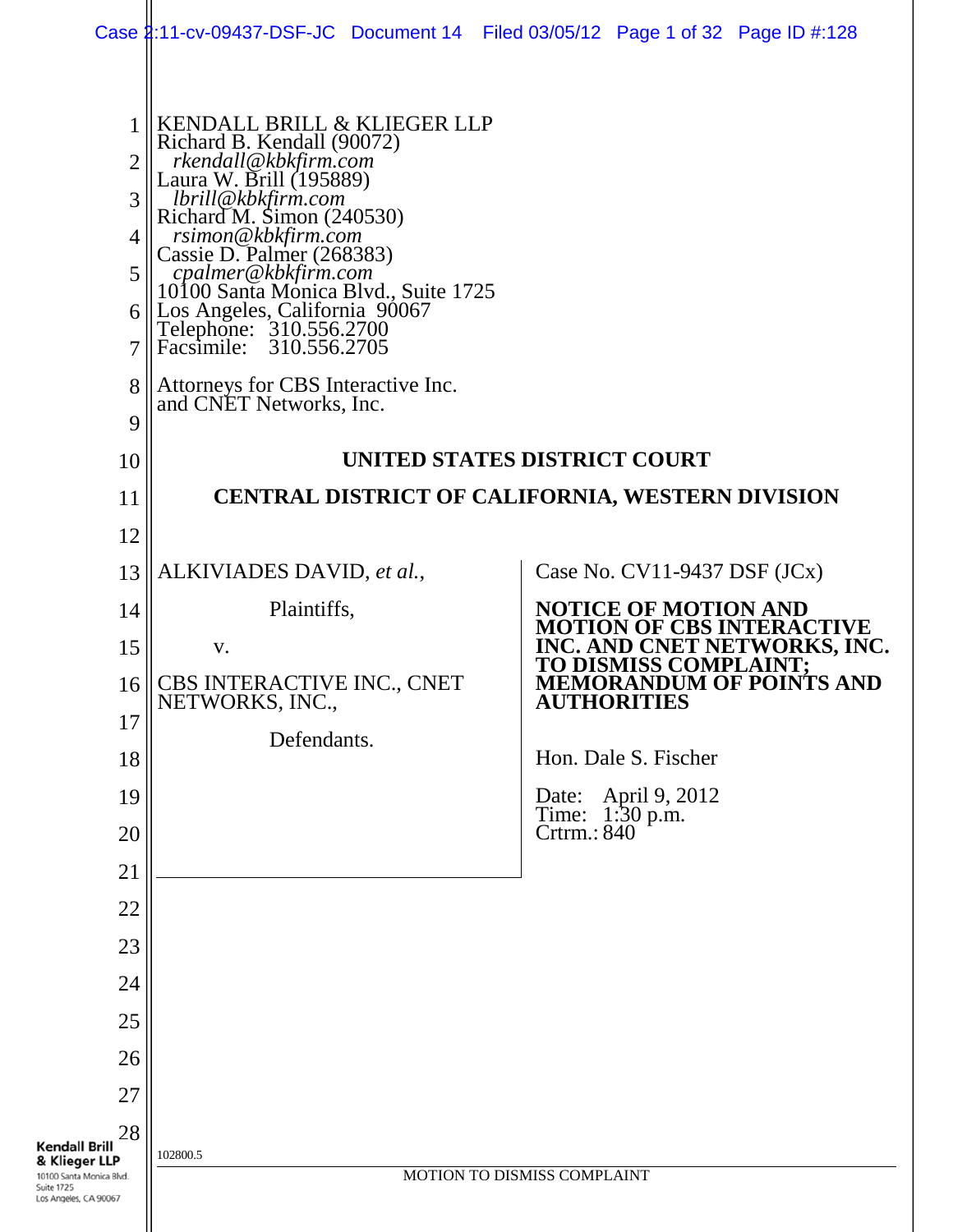# 1

# **TO ALL PARTIES AND TO THEIR COUNSEL OF RECORD:**

2 3 4 5 6 7 8 9 **PLEASE TAKE NOTICE THAT** on April 9, 2012, at 1:30 p.m., or as soon thereafter as counsel may be heard, in the courtroom of the Honorable Dale S. Fischer, located in the United States Courthouse, Courtroom 840, 255 East Temple Street, Los Angeles, California 90012, CBS Interactive Inc. and CNET Networks, Inc. ("Defendants") will and hereby do move this Court to dismiss the Plaintiffs' complaint ("Complaint") pursuant to Rule 12(b)(6) of the Federal Rules of Civil Procedure. This Motion is made following the conference of counsel pursuant to Local Rule 7-3, which took place on January 12, 2012.

10 11 12 13 14 15 16 17 18 19 20 21 22 This Motion is made on the grounds that each of the three claims for relief in the Complaint fails as a matter of law: (1) the Third Claim for Relief, for vicarious copyright infringement, fails because the Complaint does not allege that Defendants possessed the right and ability to control the alleged direct infringement of Plaintiffs' musical works by users of peer-to-peer network services; (2) the Second Claim for Relief, for contributory copyright infringement, fails because the Complaint does not allege that the Defendants had actual knowledge of specific acts of infringement of Plaintiffs' copyrighted works; and (3) the First Claim for Relief, for inducement of infringement, fails because the Complaint does not allege the requisite "purposeful, culpable expression and conduct" by Defendants, as it is not alleged that Defendants induced conduct they knew to be unlawful, that they knew of Plaintiffs' copyrights, or that they promoted the use of their own products to infringe copyrights.

23 24 25 26 27 In addition, the Complaint must be dismissed with respect to nineteen of the Plaintiffs,† because these Plaintiffs have not alleged that they have obtained copyright registrations for any works alleged to have been infringed, as is required to state a claim for copyright infringement pursuant to the Ninth Circuit's construction of 17 U.S.C.  $\S$  411(a).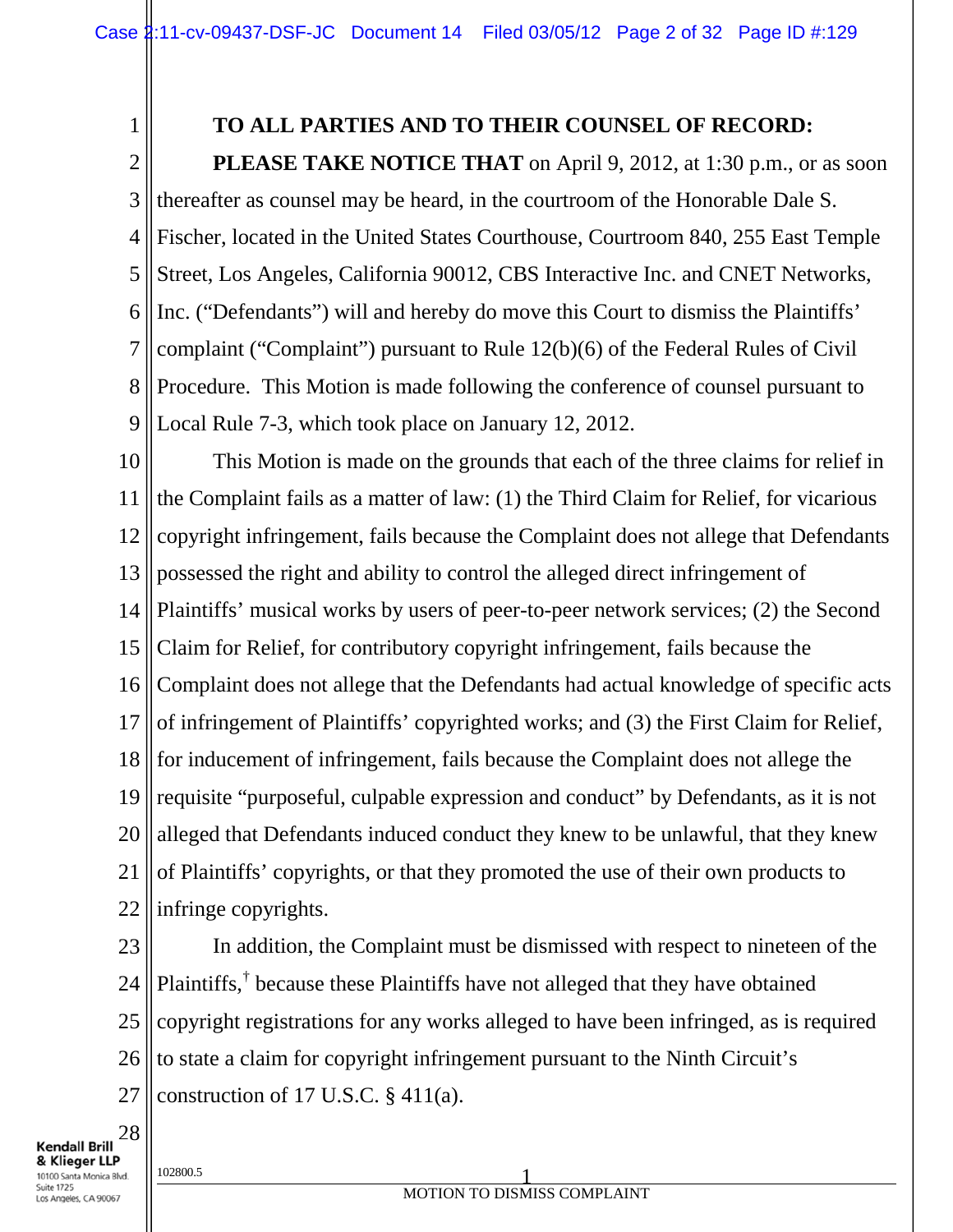1 || This Motion is based on this Notice of Motion, the attached Memorandum of 2 || Points and Authorities, all of the pleadings, files, and records in this proceeding, all 3 || other matters of which the Court may take judicial notice, and any argument or 4 evidence that may be presented to or considered by the Court prior to its ruling.

Kendall Brill 5 6 7 8 9 10 11 12 13 14 15 16 17 18 19 20 21 22 23 Dated: March 5, 2012 KENDALL BRILL & KLIEGER LLP By:  $\mathscr{DB}$ Richard B. Kendall Attorneys for CBS Interactive Inc. and CNET Networks, Inc.  $24$   $\parallel$ <sup>T</sup> The following nineteen plaintiffs have not alleged registered works alleged to be infringed: Solid Productions, Steven Batiz, pka DJ CMS, Tony Bell, pka TC Izlam, 25 Derrick Braxton, Reginald Brooks, member of High Council, Eliza grown, pka DJ Chipman, Oscar Brown, Jonathan Carlton, pka Lord Piff, Dayquan Davis, pka  $_{26}$  Droptop Slim, member of Square Off, Nacolbie Edwards, pka GLAM.I.ROCK, 28 Isaac Freeman, Jr., pka Fat Man Scoop, Mitchell Graham,~ka Peso 131, Keith  $_{27}$  Jones, pka DJ Alamo, Nailah Lamees, pka Nicole Lyles, Gerald Spence, pka Jerry Hubcap, Irene Stokes, pka Mama, William Tennyson, Kevin Wilhams, pka OJ Kev-Ski, Raheem Williams, pka Amen. & Klieger LLP 10100 Santa Monica Blvd. Suite 1725<br>Los Angeles, CA 90067  $102800.5$  2 MOTION TO DISMISS COMPLAINT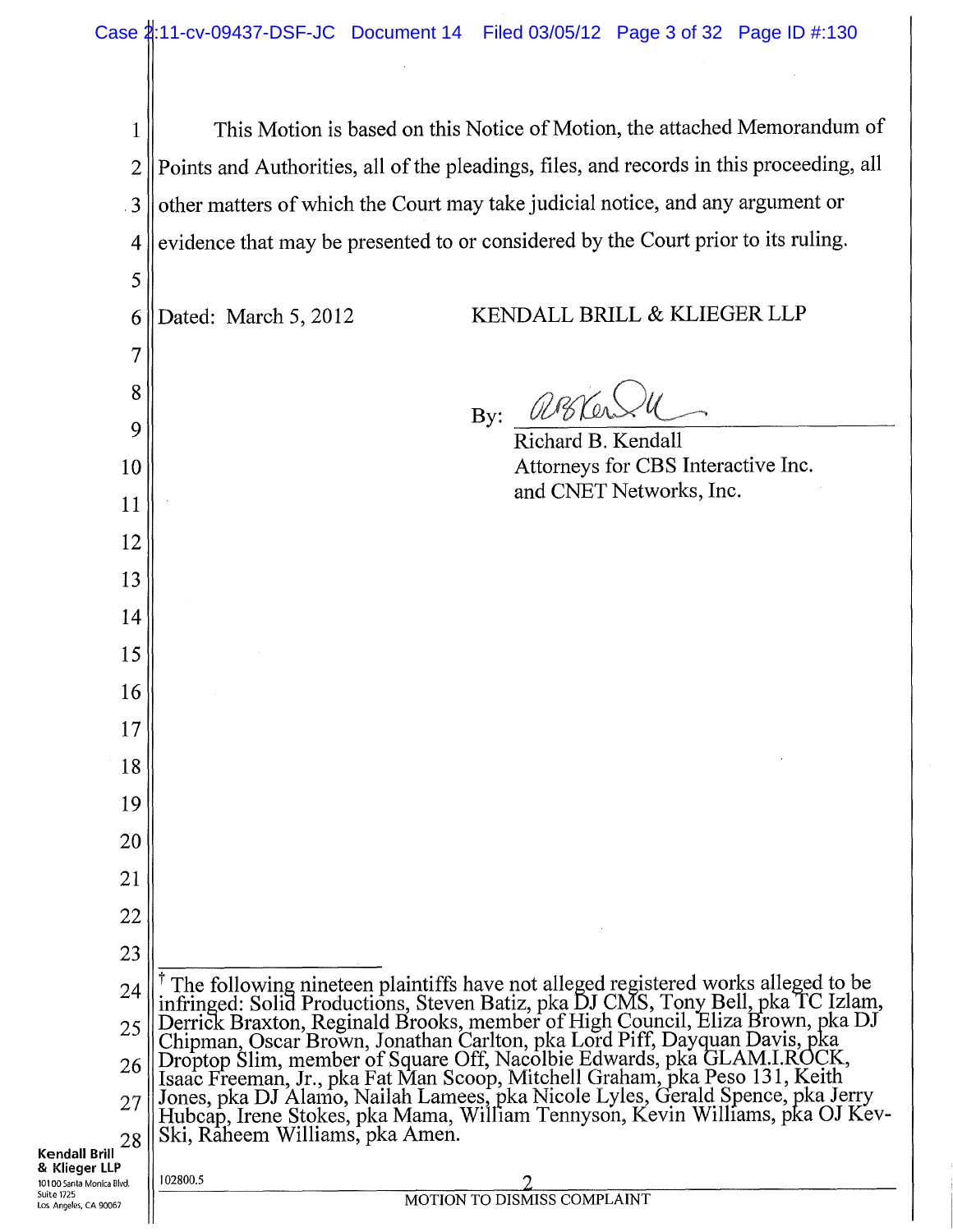|                                        |           | Case 1:11-cv-09437-DSF-JC Document 14 Filed 03/05/12 Page 4 of 32 Page ID #:131                                                                                                                            |
|----------------------------------------|-----------|------------------------------------------------------------------------------------------------------------------------------------------------------------------------------------------------------------|
| 1<br>$\overline{2}$                    |           | <b>TABLE OF CONTENTS</b><br>Page                                                                                                                                                                           |
| 3                                      |           |                                                                                                                                                                                                            |
| $\overline{4}$                         |           |                                                                                                                                                                                                            |
| 5                                      |           |                                                                                                                                                                                                            |
| 6                                      | A.        |                                                                                                                                                                                                            |
| 7                                      | <b>B.</b> |                                                                                                                                                                                                            |
| 8                                      |           |                                                                                                                                                                                                            |
| 9                                      | A.        |                                                                                                                                                                                                            |
| 10                                     | <b>B.</b> | Plaintiffs Fail to State A Claim For Vicarious Copyright                                                                                                                                                   |
| 11                                     |           | 1.                                                                                                                                                                                                         |
| 12                                     |           | 2.                                                                                                                                                                                                         |
| 13                                     |           | Plaintiffs' Vicarious Infringement Claim Fails Because<br>Plaintiffs Have Not Alleged That Defendants Have The<br>Ability To Supervise Or To Control Infringement By The<br>Users Of Peer-to-Peer Services |
| 14                                     |           |                                                                                                                                                                                                            |
| 15                                     | C.        | Plaintiffs Fail To State Claim A Claim For Contributory                                                                                                                                                    |
| 16                                     |           |                                                                                                                                                                                                            |
| 17<br>18                               |           | 2.<br><b>Plaintiffs' Contributory Infringement Claim Fails Because</b><br>Plaintiffs Do Not Allege That Defendants Had Actual<br>Knowledge Of Specific Acts Of Infringement Of                             |
| 19                                     |           |                                                                                                                                                                                                            |
| 20                                     | D.        | Plaintiffs Fail To State A Claim For Inducement Of Infringement 19                                                                                                                                         |
| 21                                     |           | 1.                                                                                                                                                                                                         |
| 22<br>23                               |           | 2.<br>Plaintiffs' Inducement Claim Fails Because Plaintiffs'<br>Allegations Do Not Support An Inference Of "Purposeful,<br>Culpable Expression And Conduct" By Defendants<br>.20                           |
| 24                                     | Ε.        | The Overbroad Application Of Secondary Liability Sought By<br>22                                                                                                                                           |
| 25<br>26                               | F.        | The Complaint Must Be Dismissed As To Nineteen Plaintiffs                                                                                                                                                  |
| 27                                     |           | .25                                                                                                                                                                                                        |
| 28                                     |           |                                                                                                                                                                                                            |
| <b>Brill</b><br>er LLP<br>Monica Blvd. | 102800.5  | MOTION TO DISMISS COMPLAINT                                                                                                                                                                                |
| A 90067                                |           |                                                                                                                                                                                                            |

**Kendall I<br>& Kliege**<br>10100 Santa M<br>Suite 1725<br>Los Angeles, C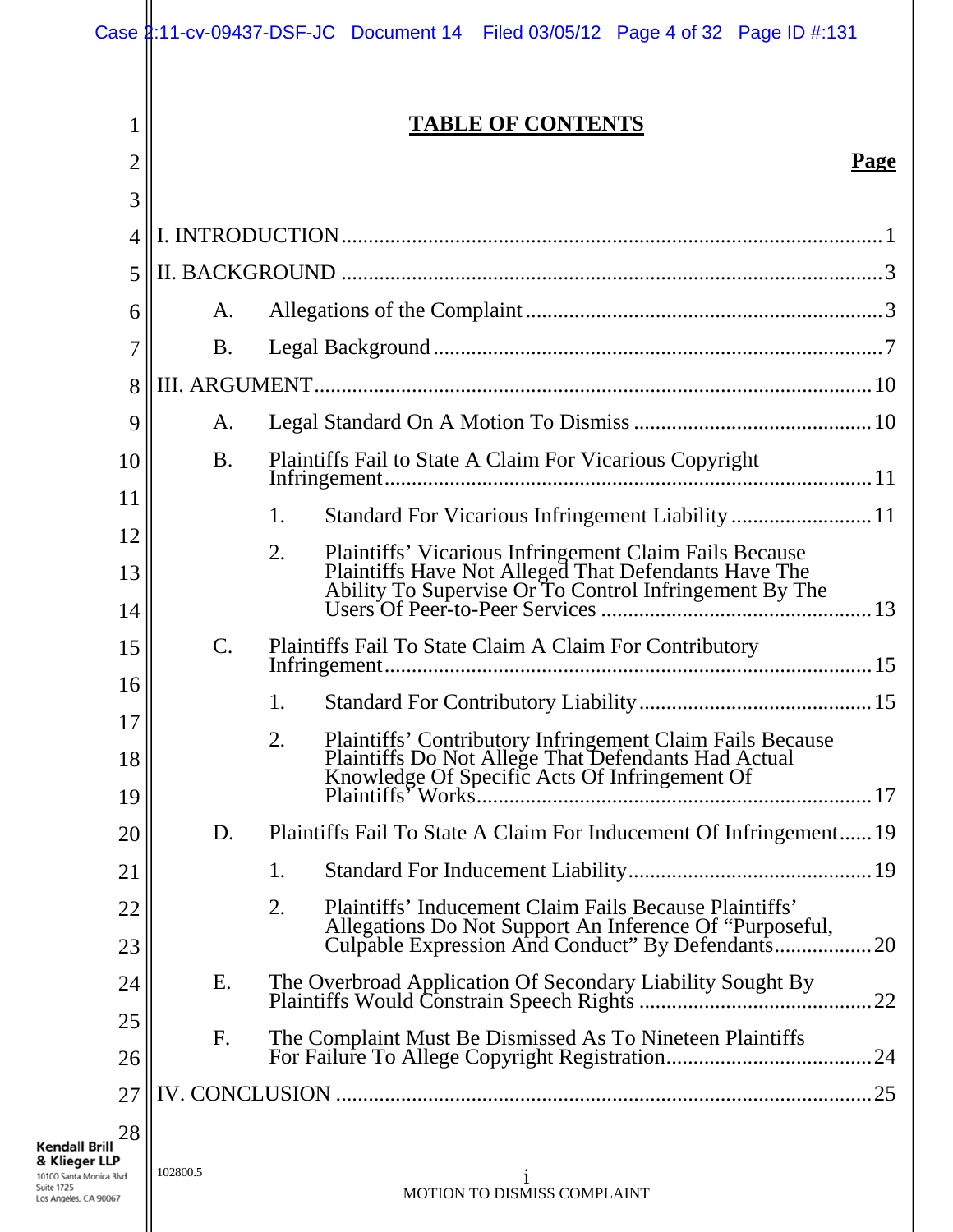|                                                                                                                       | Case 1:11-cv-09437-DSF-JC Document 14 Filed 03/05/12 Page 5 of 32 Page ID #:132            |
|-----------------------------------------------------------------------------------------------------------------------|--------------------------------------------------------------------------------------------|
| 1<br>2                                                                                                                | <b>TABLE OF AUTHORITIES</b><br><b>Page</b>                                                 |
| 3                                                                                                                     |                                                                                            |
| $\overline{4}$                                                                                                        | <b>CASES</b>                                                                               |
| 5                                                                                                                     | A&M Records, Inc. v. Napster, Inc.,                                                        |
| 6                                                                                                                     |                                                                                            |
| 7                                                                                                                     | Adobe Systems Inc. v. Canus Productions, Inc.,                                             |
| 8                                                                                                                     | Arista Records LLC v. Lime Group LLC,                                                      |
| 9                                                                                                                     | Ashcroft v. Iqbal,                                                                         |
| 10                                                                                                                    |                                                                                            |
| 11                                                                                                                    |                                                                                            |
| 12                                                                                                                    | Bartnicki v. Vopper,                                                                       |
| 13                                                                                                                    |                                                                                            |
| 14                                                                                                                    | Bell Atlantic v. Twombly,                                                                  |
| 15<br>16                                                                                                              | Columbia Pictures Indusustries, Inc. v. Fung,<br>No. CV 06-5578 SVW (JCx), 2009 WL 6355911 |
| 17                                                                                                                    |                                                                                            |
| 18                                                                                                                    |                                                                                            |
| 19                                                                                                                    | Cosmetic Ideas, Inc. v. IAC/Interactive Corp.,<br>.25                                      |
| 20                                                                                                                    | First Equity Corp. v. Standard & Poor's Corp.,                                             |
| 21                                                                                                                    |                                                                                            |
| 22                                                                                                                    | Gershwin Publishing Corp. v. Columbia Artists Management, Inc.,                            |
| 23                                                                                                                    | Global-Tech Appliances v. SEB S.A.,                                                        |
| 24                                                                                                                    |                                                                                            |
| 25                                                                                                                    | Harper & Row Publishers Inc. v. Nation Enterprises,<br>.22                                 |
| 26<br>27                                                                                                              | Hurley v. Irish-American Gay Group of Boston,<br>.23                                       |
| 28<br><b>Kendall Brill</b><br>& Klieger LLP<br>10100 Santa Monica Blvd.<br><b>Suite 1725</b><br>Los Angeles, CA 90067 | 102800.5<br>11<br>MOTION TO DISMISS COMPLAINT                                              |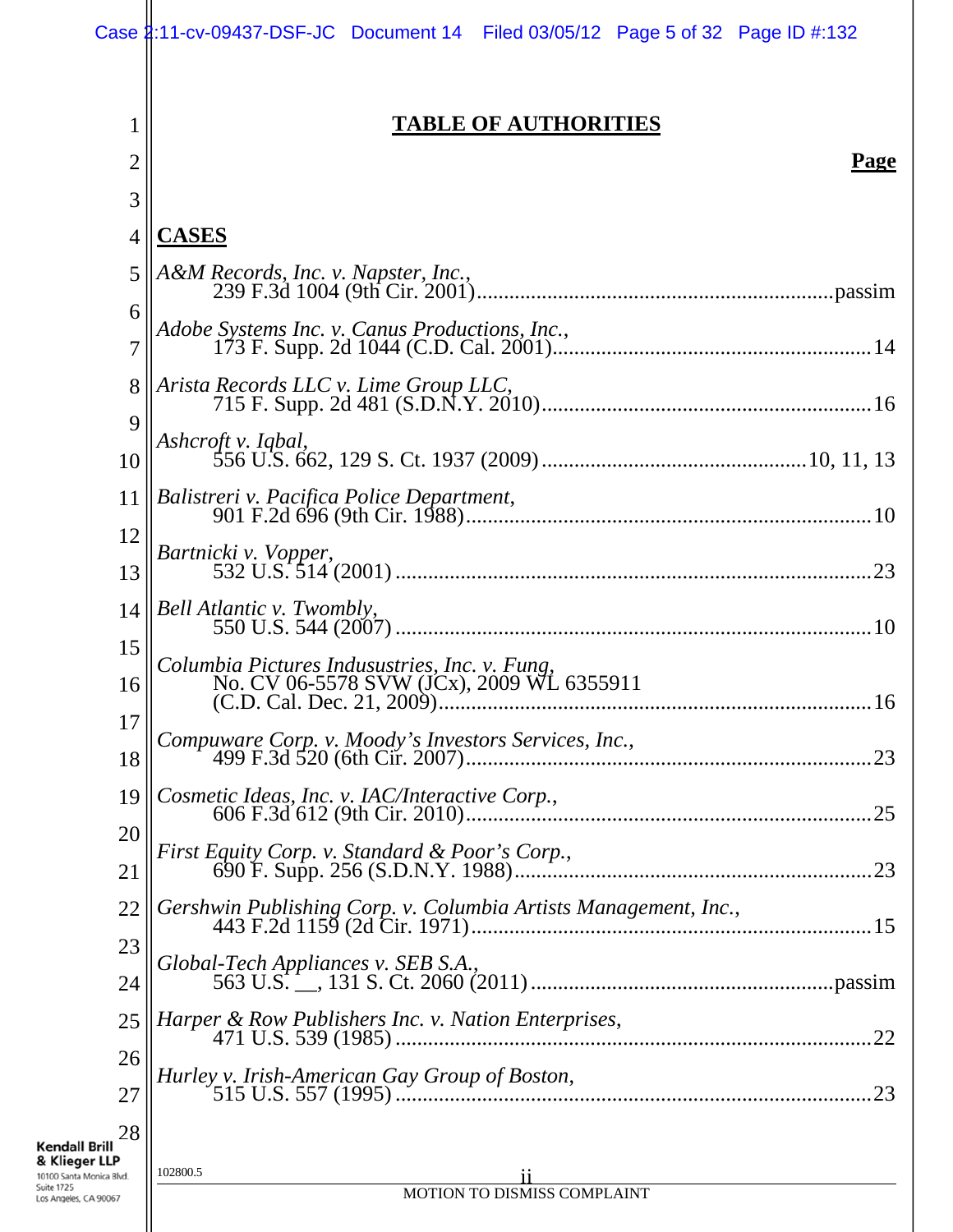|                                                                                  | Case 2:11-cv-09437-DSF-JC Document 14 Filed 03/05/12 Page 6 of 32 Page ID #:133                                                 |
|----------------------------------------------------------------------------------|---------------------------------------------------------------------------------------------------------------------------------|
| 1<br>$\overline{2}$                                                              | IO Group, Inc. v. Veoh,<br>Jefferson County School District No. R-1 v. Moody's Investor's Services, Inc.,                       |
| 3<br>$\overline{4}$                                                              | Lopez v. Smith,                                                                                                                 |
| 5<br>6                                                                           | Luvdarts LLC v. AT&T Mobility, LLC,                                                                                             |
| 7<br>8                                                                           | MDY Industries, LLC v. Blizzard Entertainment, Inc.,                                                                            |
| 9<br>10                                                                          | Metro-Goldwyn-Mayer Studios Inc. v. Grokster, Ltd.,                                                                             |
| 11                                                                               | Metro-Goldwyn-Mayer Studios Inc. v. Grokster, Ltd.,                                                                             |
| 12<br>13                                                                         |                                                                                                                                 |
| 14                                                                               | Perfect 10, Inc. v. Amazon.com, Inc.,                                                                                           |
| 15                                                                               |                                                                                                                                 |
| 16<br>17                                                                         | Reed Elsevier Inc. v. Muchnik,                                                                                                  |
| 18                                                                               | Religious Technology Center v. Netcom On-Line Communication Services,<br>Inc.,                                                  |
| 19<br>20                                                                         | Simon & Schuster, Inc. v. Members of N.Y. State Crime Victims Board,                                                            |
| 21                                                                               | .23                                                                                                                             |
| 22                                                                               |                                                                                                                                 |
| 23<br>24                                                                         | <i>UMG Recordings, Inc. v. Shelter Capital Partners LLC,</i><br>667 F.3d ___, 2011 WL 6357788 (9th Cir. Dec. 20, 2011)9, 12, 16 |
| 25                                                                               | Wistron Corp. v. Phillip M. Adams & Assocs., LLC,<br>No. C-10-4458 EMC, 2011 WL 4079231                                         |
| 26<br>27                                                                         |                                                                                                                                 |
| 28<br><b>Kendall Brill</b>                                                       |                                                                                                                                 |
| & Klieger LLP<br>10100 Santa Monica Blvd.<br>Suite 1725<br>Los Angeles, CA 90067 | 102800.5<br>111<br>MOTION TO DISMISS COMPLAINT                                                                                  |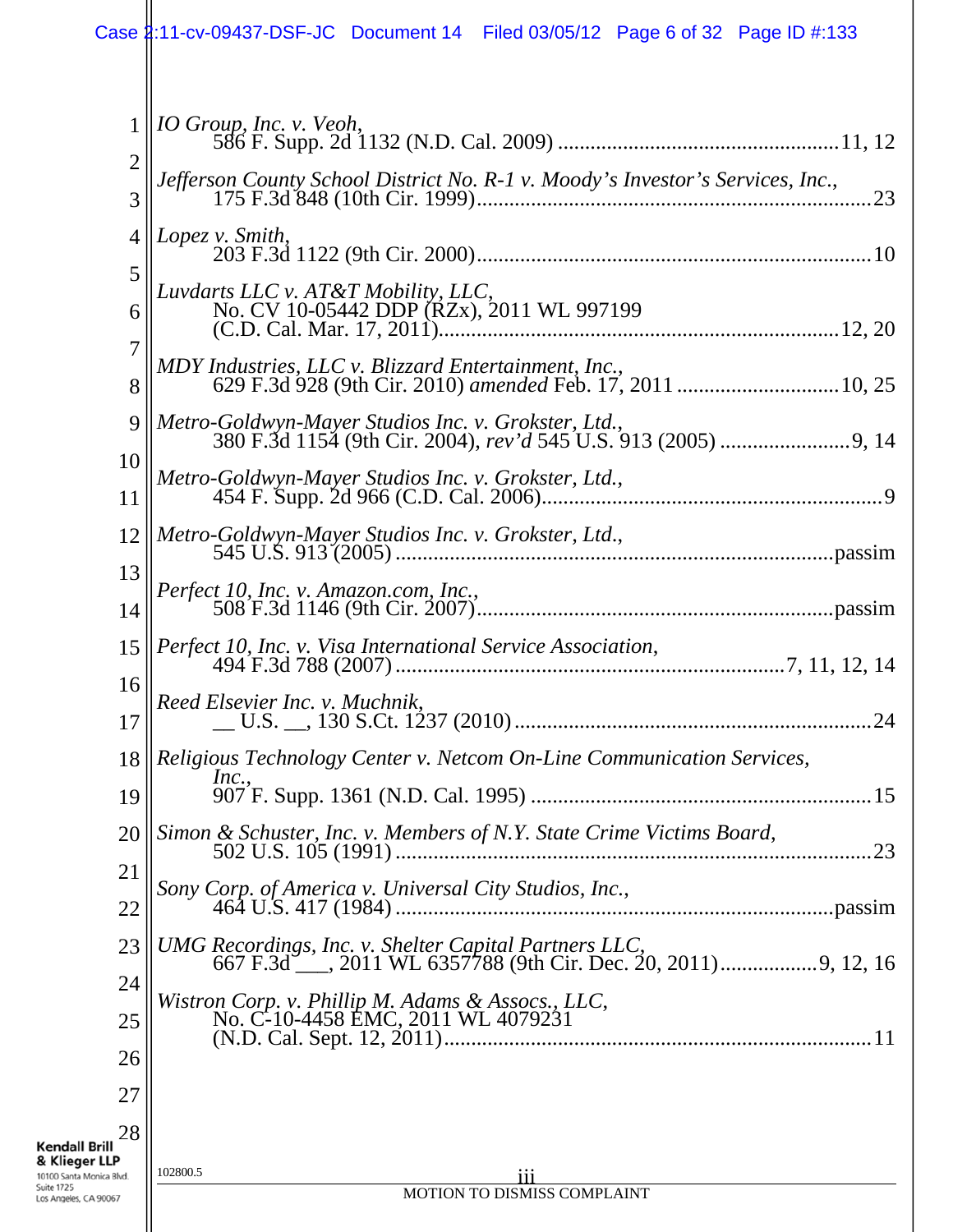| 1                                                              | <b>STATUTES</b>                                             |
|----------------------------------------------------------------|-------------------------------------------------------------|
| $\overline{2}$                                                 |                                                             |
| 3                                                              |                                                             |
| $\overline{4}$                                                 |                                                             |
| 5                                                              |                                                             |
| 6                                                              |                                                             |
| 7                                                              | <b>OTHER AUTHORITIES</b>                                    |
| 8                                                              | Bill Keller, Steal This Column,                             |
| 9                                                              | Mark A. Lemley, et al.,                                     |
| 10                                                             | Introduction to Professors' Letter in Opposition to [PIPA], |
| 11                                                             | Protect IP Act (PIPA),                                      |
| 12                                                             |                                                             |
| 13                                                             | Stop Online Piracy Act (SOPA),                              |
| 14                                                             |                                                             |
| 15                                                             | <b>RULES</b>                                                |
| 16                                                             |                                                             |
| 17                                                             |                                                             |
| 18                                                             |                                                             |
| 19                                                             |                                                             |
| 20                                                             |                                                             |
| 21                                                             |                                                             |
| 22                                                             |                                                             |
| 23                                                             |                                                             |
| 24                                                             |                                                             |
| 25                                                             |                                                             |
| 26                                                             |                                                             |
| 27                                                             |                                                             |
| 28<br><b>Kendall Brill</b>                                     |                                                             |
| & Klieger LLP<br>10100 Santa Monica Blvd.<br><b>Suite 1725</b> | 102800.5<br>1V<br>MOTION TO DISMISS COMPLAINT               |
| Los Angeles, CA 90067                                          |                                                             |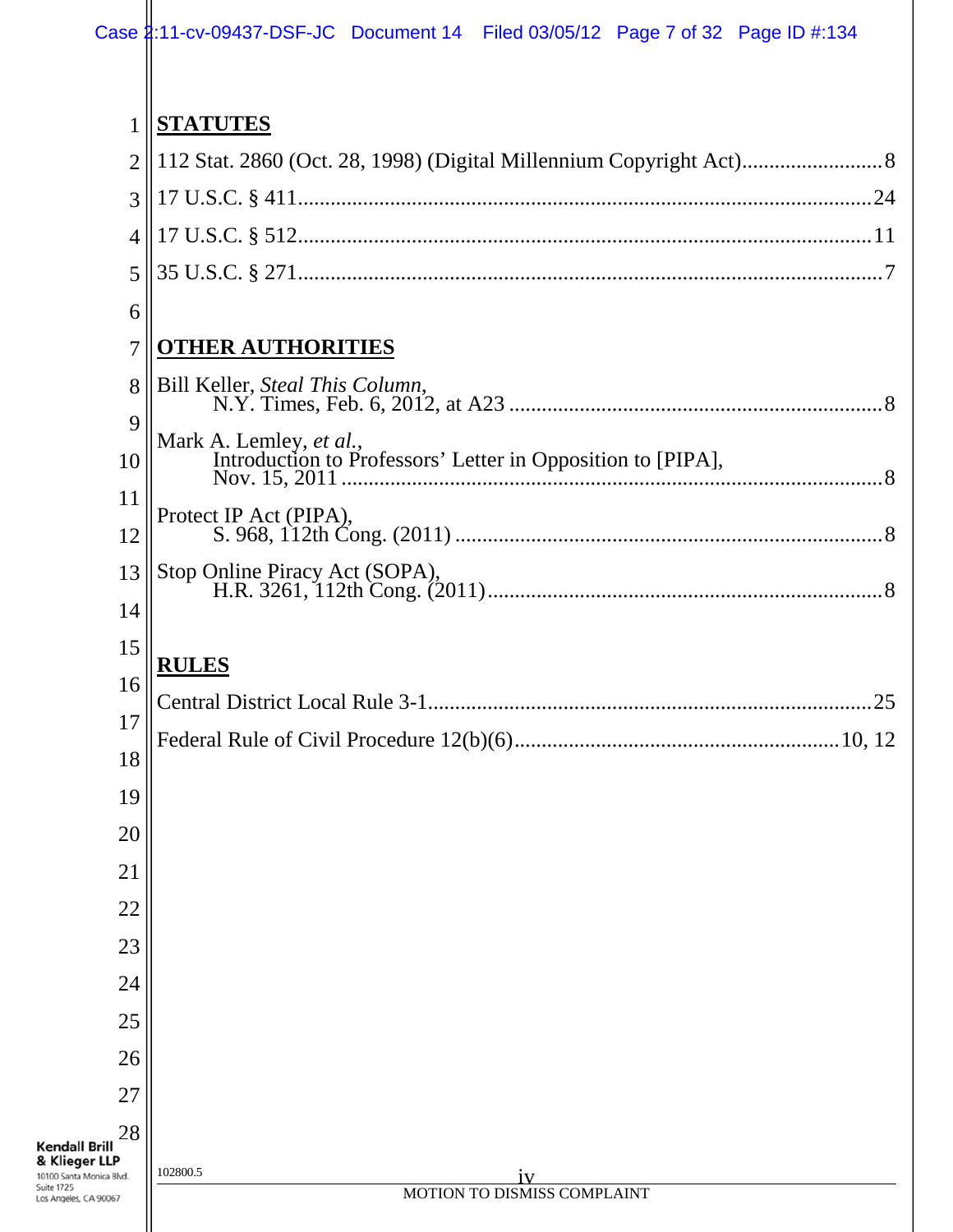# **MEMORANDUM OF POINTS AND AUTHORITIES I.**

# **INTRODUCTION**

4 5 6 7 8 9 10 This lawsuit marks an unprecedented attempt to expand the law of copyright infringement to impose liability not on direct copyright infringers, nor on alleged secondary infringers (such as a peer-to-peer ("P2P") file-sharing service that endusers may use to commit acts of direct infringement), but rather on alleged tertiary infringers that operate comprehensive informational websites (CNET and download.com) offering descriptions, analysis, ratings, and web links to an enormous range of software products and services.

11 12 13 14 15 16 17 18 19 20 The liability that Plaintiffs seek to impose is not based on any allegation that Defendants directly copied Plaintiffs' works, or, for that matter, on allegations that any primary infringers – which the Complaint identifies as "unemployed college students and housewives" – used CNET or download.com to make or disseminate unauthorized copies of Plaintiffs' works. Plaintiffs do not claim that CNET is itself a P2P service or a repository of unauthorized copies. On the contrary, the crux of Plaintiffs' claims is that by listing P2P file-sharing services in the CNET directory and by providing editorial reviews and links to the services on download.com, Defendants are liable for any copyright infringement carried out by end users of such unaffiliated third-party file-sharing services.

21 22 23 24 25 26 This theory of tertiary liability does not fall within any class of secondary infringement that the courts have recognized to date. Instead, it is an expansion of liability that has never been recognized and that would create grave uncertainties for writers and publishers – including search engines, web encyclopedias, blogs and most technology journalists – that seek to communicate truthful information about emerging technologies including P2P file-sharing services.

27 28 Neither Congress nor the courts have ever designated all P2P file sharing services as *per se* unlawful. *See infra* p. 8; *see also* Complaint ("Compl.") ¶ 154

Kendall Brill & Klieger LLP 10100 Santa Monica Blvd. Suite 1725 Los Angeles, CA 90067

1

2

3

1 MOTION TO DISMISS COMPLAINT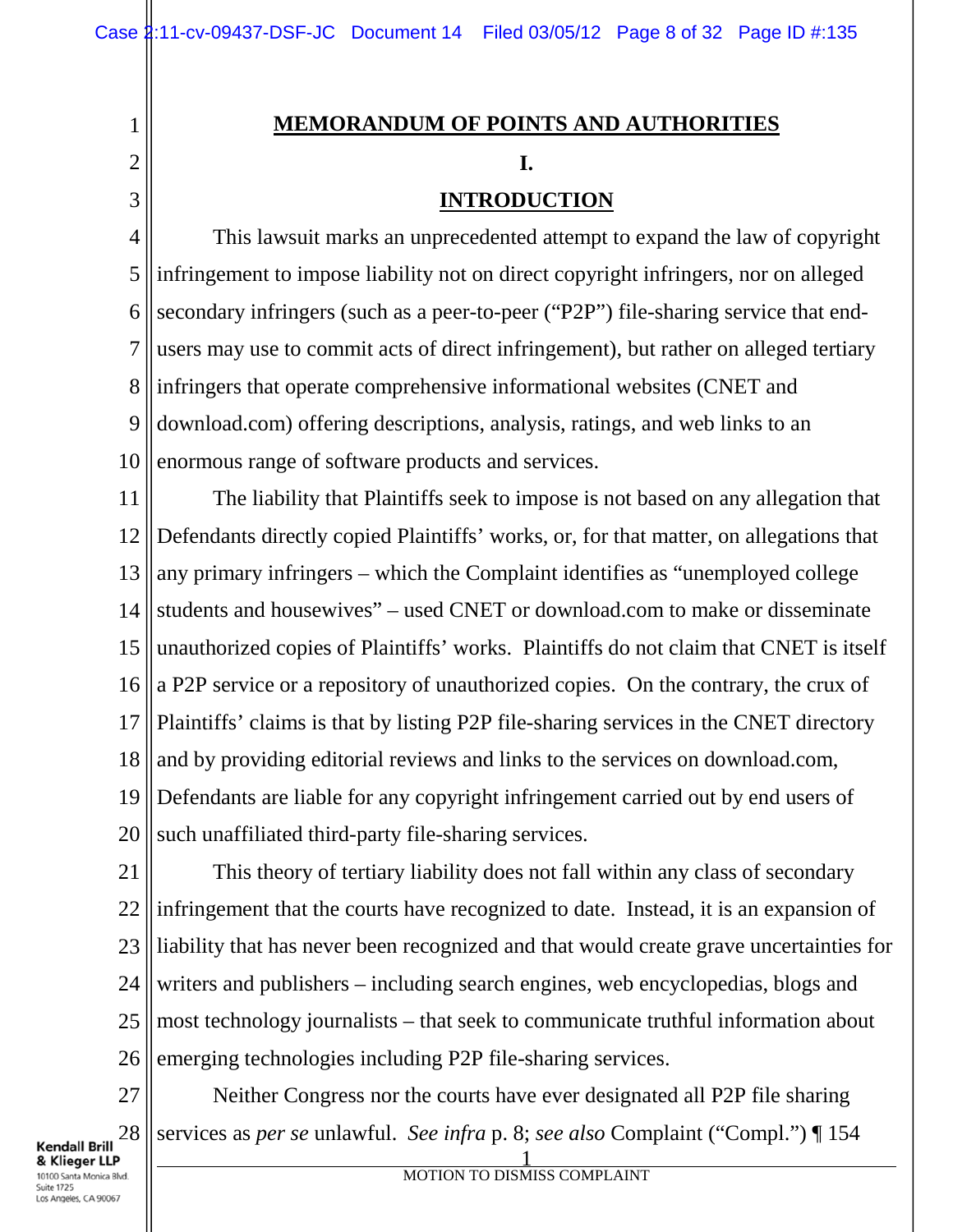1 2 3 4 5 6 (noting existence of "P2P clients who operate legally"). Indeed, Congress and the courts have recognized that P2P technology that enables internet users to share files, including their own works, public domain works, and licensed media files, is one of the great benefits of the digital age. *See, e.g.*, *Metro-Goldwyn-Mayer Studios Inc. v. Grokster, Ltd*., 545 U.S. 913, 920 (2005) ("*Grokster*") (describing "benefits in security, cost, and efficiency").

7 8 9 10 11 12 Despite this, Plaintiffs seek to impose liability for conduct far removed from any act of direct infringement of any of Plaintiffs' works and without alleging the predicate facts that both the Ninth Circuit and Supreme Court require to support claims of secondary (or in this case, tertiary) infringement liability. Under the new expansive tort that Plaintiffs ask the Court to create, numerous restrictions that courts have consistently placed on secondary liability would be eliminated:

- 13 14 15 16 The Complaint does not allege that Defendants control or have the ability to control any act of direct infringement. Such control, however, has always been the hallmark and necessary basis for liability for vicarious copyright infringement. *See infra* pp. 11-14.
- 17 18 19 20 21 22 The Complaint does not allege that Defendants know of any specific act of infringement by end users. Yet, where a product is capable of substantial non-infringing uses, as here, such knowledge is required as a basis for contributory liability of the kind addressed in *Sony Corp. of Am. v. Universal City Studios, Inc.*, 464 U.S. 417 (1984), and *A&M Records, Inc. v. Napster, Inc.*, 239 F.3d 1004 (9th Cir. 2001) ("*Napster*"). *See infra* pp. 15-18.

The Complaint does not allege that Defendants knew that their activities, linking to and reviewing P2P services, were unlawful, or that they knew about or targeted Plaintiffs' copyrights, or that they promoted the use of their own websites specifically to infringe copyrights. The "inducement rule ... premises liability on purposeful culpable expression and conduct," *Grokster*, 545 U.S. at 937, and the Supreme Court has recently affirmed that knowledge

**Kendall Brill** & Klieger LLP 10100 Santa Monica Blvd. Suite 1725 Los Angeles, CA 90067

23

24

25

26

27

28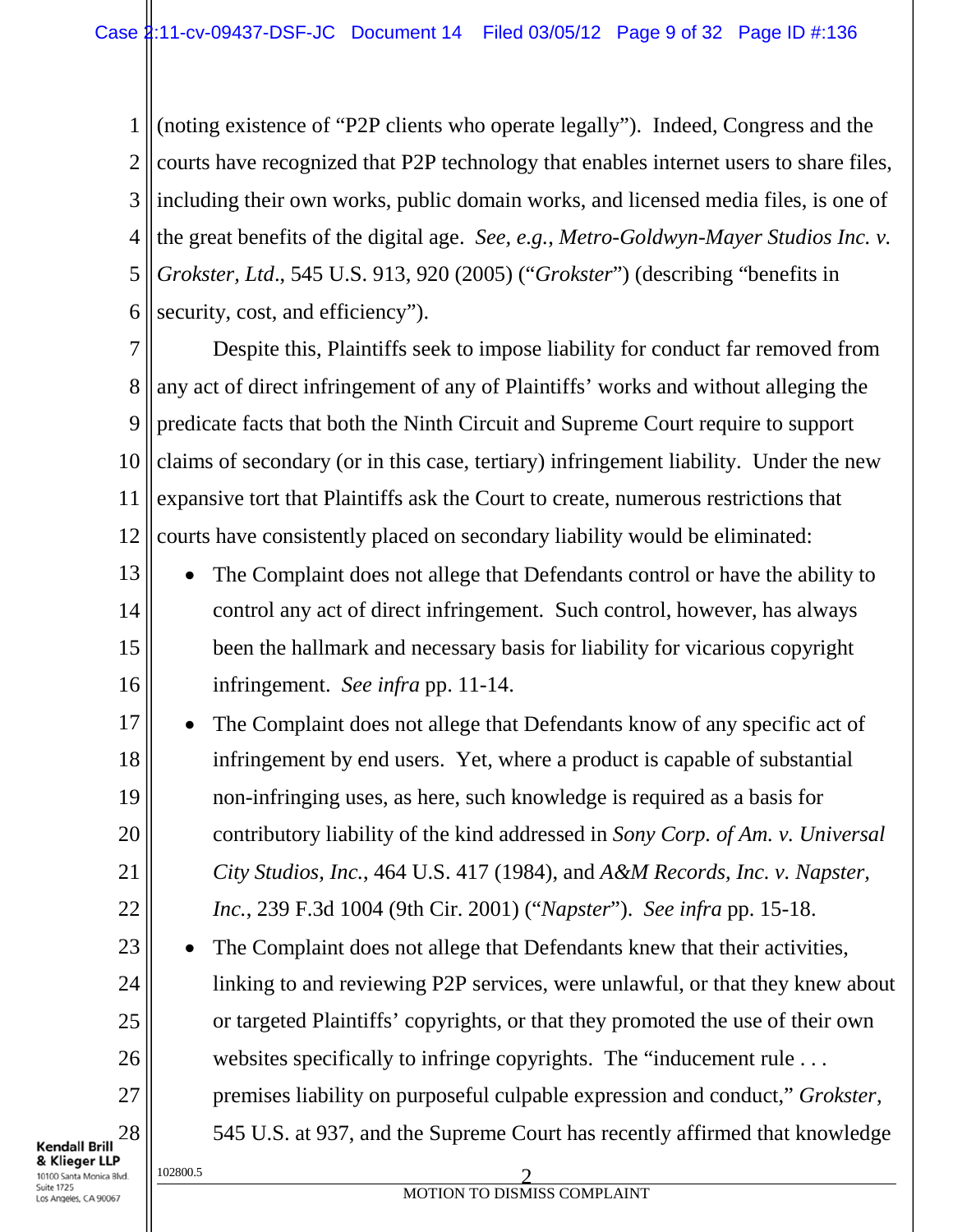1 2 3 4 5 6 7 8 9 10 11 12 13 14 15 16 17 18 19 20 21 of one's unlawful conduct is required for the requisite culpable intent for an inducement claim. *Global-Tech Appliances v. SEB S.A.*, 563 U.S. \_\_, 131 S. Ct. 2060, 2066-67 (2011) (describing consistency between knowledge requirements in the patent law and culpable intent requirement in *Grokster*). • The Complaint admits that not all P2P services are secondary infringers and acknowledges that Defendants have ceased linking to P2P services that a court has determined to be unlawful. Compl. ¶¶ 12, 89. The Complaint does not allege that Defendants knew facts necessary to determine that P2P services they describe and link to are secondary infringers or that Defendants promoted any such service after knowing that the P2P service was unlawful. Plaintiffs cannot reconcile imposing liability on information service providers like Defendants (as opposed to product manufacturers or sellers) with principles of freedom of expression and the Supreme Court's guarantee in *Grokster* that inducement liability will do "nothing to compromise legitimate commerce or discourage innovation having a lawful promise." *Grokster*, 545 U.S. at 937. No court has ever gone as far as Plaintiffs request in imposing liability on third-party informational websites and linking services like Defendants'. This Court should not be the first. **II.**

# **BACKGROUND**

#### 22 **A. Allegations of the Complaint**

23 24 25 26 27 28 CNET is a popular technology media website network that publishes news articles, blogs, reviews, and podcasts about technology, software, and consumer electronics. *See generally* http://www.cnet.com. Download.com is one of CNET's websites, and is, as the Complaint admits, the world's largest comprehensive software directory and rating service, providing reviews, ratings, and download links for a vast range of third-party software, including "software of all types."

Kendall Brill & Klieger LLP 10100 Santa Monica Blvd. Suite 1725 os Angeles, CA 90067

### 102800.5 3 MOTION TO DISMISS COMPLAINT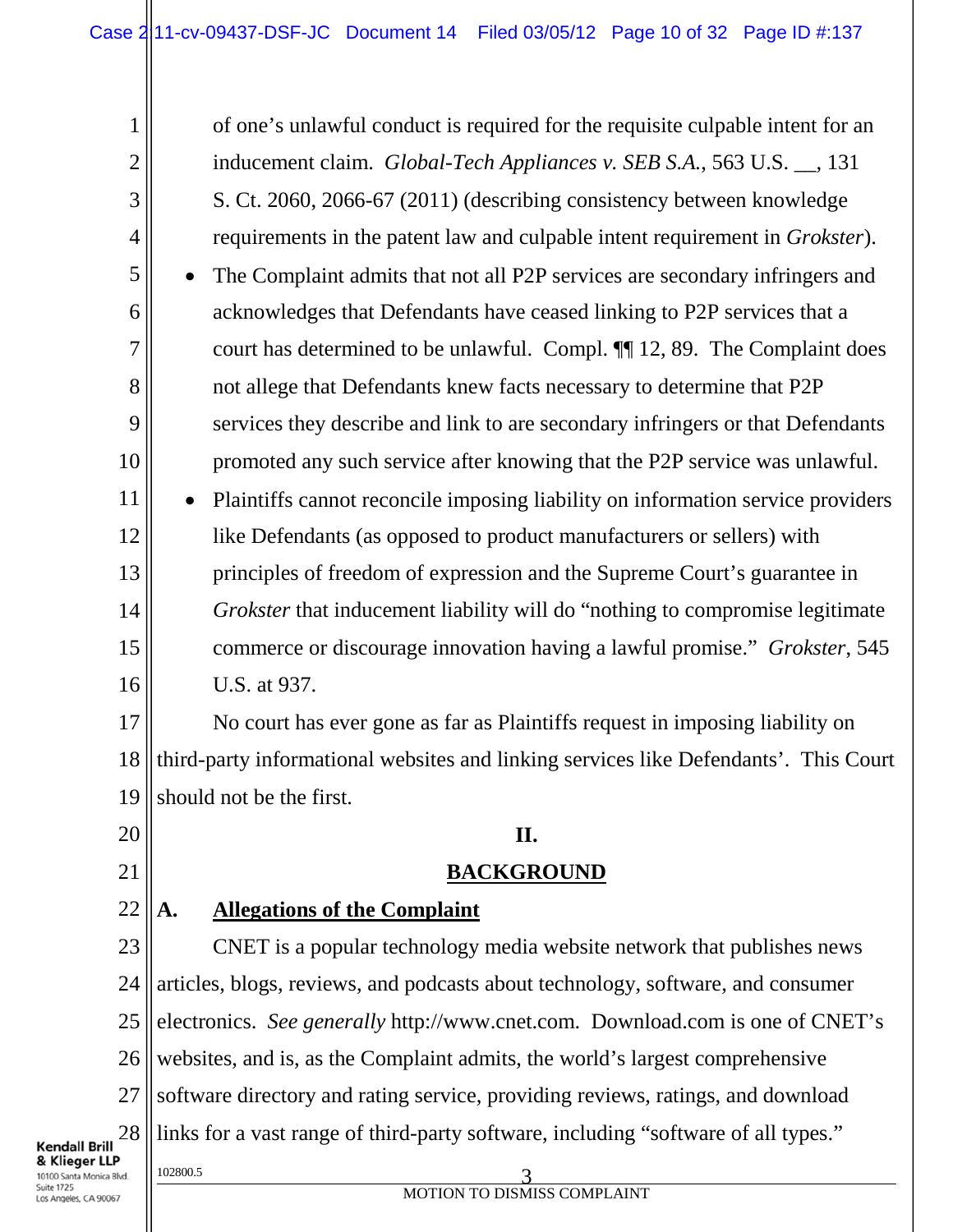1 2 3 4 5 6 7 8 9 10 11 12 13 14 15 Compl. ¶¶ 1, 117; *see generally* http://www.download.com. CNET and download.com are owned and operated by Defendant CBS Interactive, Inc.<sup>1</sup> Among hundreds of thousands of products listed in the download.com directory, a tiny fraction are alleged to be third-party client software used to install and join certain P2P file-sharing services, such as Frostwire (*www.frostwire.com*), BitComet (*www.bitcomet.com*), BitTorrent (*www.bittorrent.com*), and uTorrent (*www.utorrent.com*). *See, e.g.*, Compl. ¶ 101. It is undisputed that P2P file-sharing services can operate without violating copyright law, *id.* ¶ 154, and that CNET and download.com have removed the P2P client software, such as the LimeWire software, from the download.com directory immediately after a federal district court judge held that LimeWire was liable for inducing copyright infringement. *Id.* ¶¶ 89 & 110. The Complaint admits that download.com and CNET offer "legitimate" services as one of the "most heavily visited sites in the world" providing download support for "non-infringing licensed software such as Quickbooks accounting software or Adobe Acrobat." *Id.* ¶ 1.

16 17 18 19 20 21 22 As alleged in the Complaint, Plaintiffs are several dozen individual owners of copyrights in musical works. Compl.  $\P\P$  18-78.<sup>2</sup> One of the Plaintiffs, Alkiviades David, is also the owner of the website FilmOn.com. FilmOn is currently defending a lawsuit filed by a number of broadcasting companies (including Defendants' sister company) concerning FilmOn's business of re-transmitting their transmissions to FilmOn's paid subscribers. *Id.*  $\parallel$  5. David organized the Plaintiffs to pursue this lawsuit in apparent retaliation for that action. *See id.*

23

24 25 26  $1$  The Court may take judicial notice of the fact that defendant "CNET Networks, Inc." is no longer an operating entity, having changed its name to CBS Interactive Inc. in early 2009 following the acquisition of CNET by CBS Corporation. *See* Fed. R. Evid. 201; CBS Corp. Form 10-Q, dated Aug. 6, 2009, *available at* www.sec.gov/edgar (Central Index Key: 0000813828).

27 28  $2$  Nineteen of the fifty-seven plaintiffs fail to allege that they have registered copyrights, and the Complaint must be dismissed as to them. *See infra* p. 24.

**Kendall Brill** & Klieger LLP 10100 Santa Monica Blvd. Suite 1725

Los Angeles, CA 90067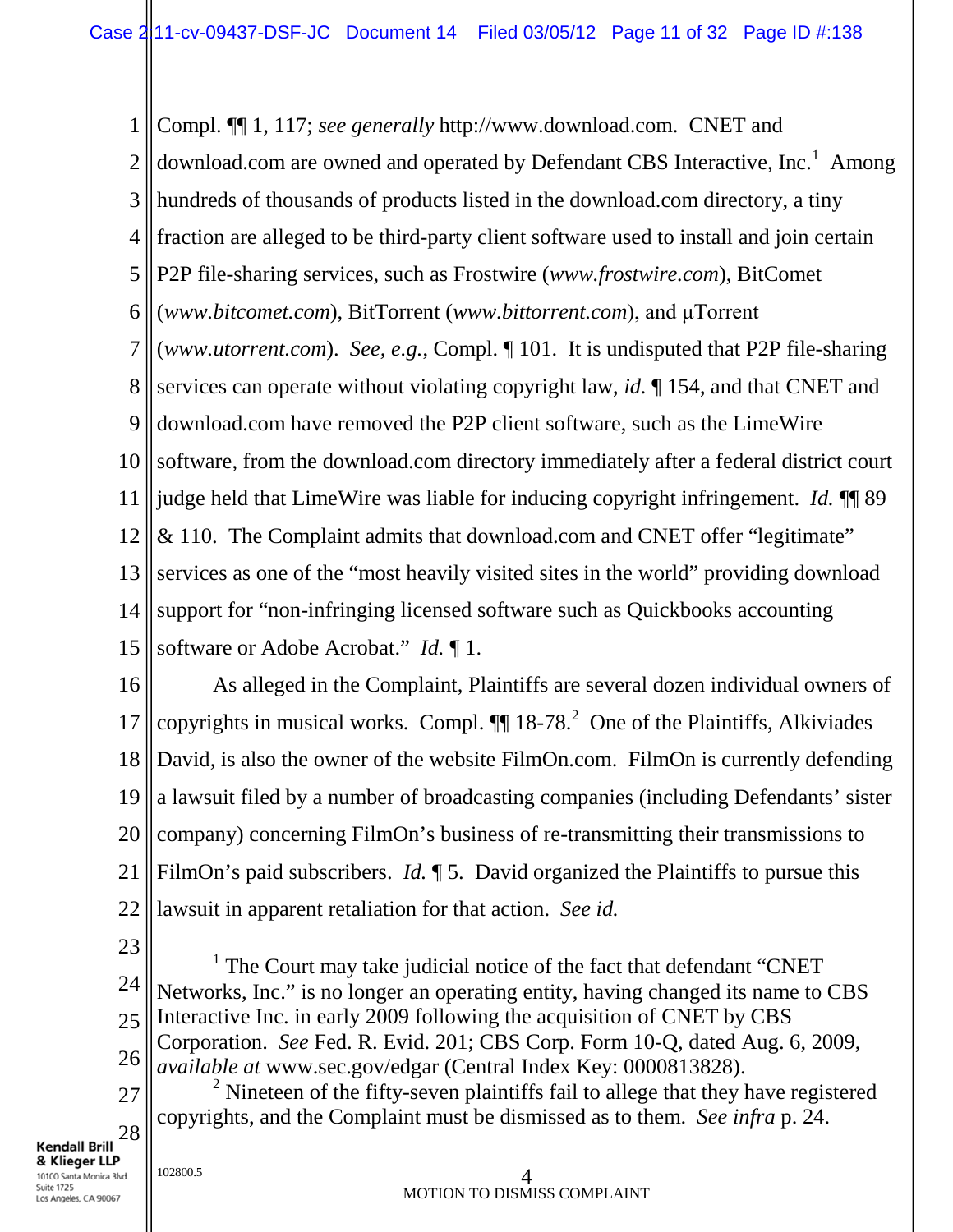1 2 3 4 5 6 7 The Complaint asserts three claims for indirect copyright infringement: (1) inducement of infringement; (2) contributory infringement; and (3) vicarious infringement. Despite fifty pages of discursive allegations, the three claims for relief are essentially predicated on a sole conclusory assertion found in the final paragraph of the general allegations: namely, that "Plaintiffs' copyrighted works were and are available on P2P file sharing networks developed, distributed and promoted by Defendants." Compl. ¶ 149.<sup>3</sup>

8 9 10 11 12 13 14 15 16 Beyond this threadbare assertion, however, there are no substantive allegations anywhere in the preceding one hundred and forty-eight paragraphs that Defendants "developed" P2P software, and there are no allegations that CNET or download.com owned or operated any P2P network or software. There is no allegation that the copyrighted work of any particular Plaintiff (let alone any particular song) is available on, or was infringed by means of, any particular P2P network. And it is not alleged when any particular infringement might have occurred, who the primary infringer(s) may have been, and whether they were the same persons who obtained the P2P software via download.com.

17 18 19 20 21 22 23 24 The Complaint also does not allege that Defendants were aware of the existence of any of the Plaintiffs' works or aware of any infringement of Plaintiffs' works. There is no allegation that Plaintiffs ever notified Defendants of any instances of alleged infringement of their works or of the availability of their songs on P2P networks. Plaintiffs also do not allege that they ever sent formal takedown notices or even informal requests to any of the P2P networks that are alleged to be tools of infringement, let alone to Defendants. And while the Complaint conclusorily claims that Defendants had the ability to "control" infringement, the

25

26 27 28 <sup>3</sup> Plaintiffs mis-describe P2P file-sharing services. As explained by the Supreme Court in *Grokster* (and central to its analysis), music and other files are not stored "on" P2P networks; instead, P2P services allow users to locate other users and to directly share files with them through the internet. 545 U.S. at 921.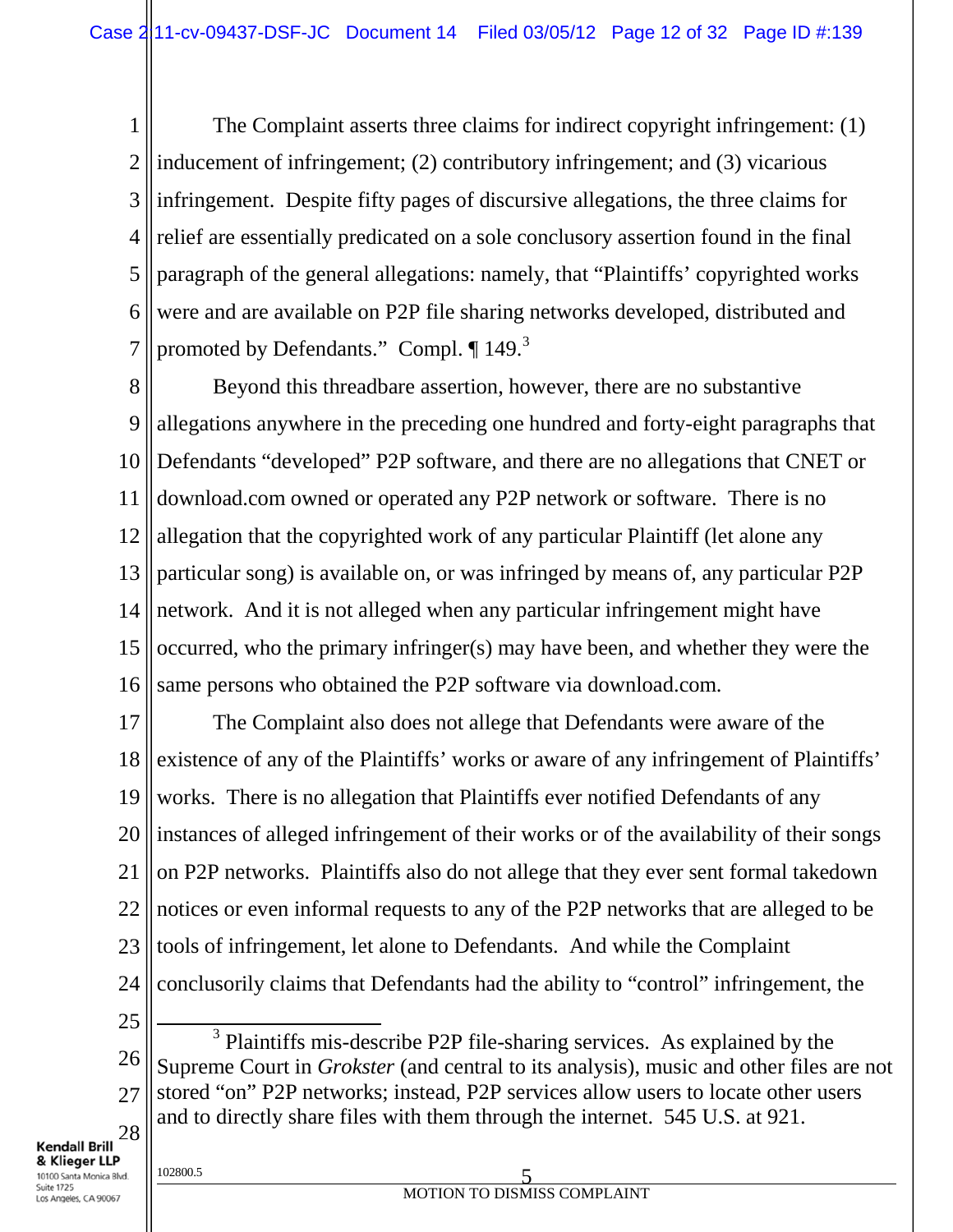1 2 3 4 5 6 7 8 9 10 Complaint recognizes that the extent of this "control" is the ability to "refuse to list" or to de-list P2P client software from the download.com directory. *Id.* ¶ 109. What Plaintiffs do not allege, and what they cannot allege, is that Defendants have any ability actually to identify, to monitor, to control, or to limit acts of infringement accomplished through the P2P networks, which are wholly independent of Defendants.<sup>4</sup> And although it is alleged that Defendants can remove P2P client software or refuse to list it, it also is acknowledged in the Complaint that P2P networks are *not* unlawful as a whole. *Id.* ¶ 154 (referring to "P2P clients who operate legally"); *see also id.* ¶ 7 (Gnutella protocol "survived the court decision" against LimeWire).

11 12 13 14 15 16 17 18 19 20 21 22 23 Many of the allegations in the Complaint, insofar as they are directed at Defendants' conduct (as opposed to the practices of the various P2P services which are not named in the lawsuit), are merely an assemblage of selectively-quoted statements published by CNET editors and journalists over a ten-year period covering developments in the software industry. Many of the excerpts quoted in the Complaint come from news reporting pieces on CNET.com, which cannot reasonably be understood as commercial advertising or promotions. Many of them predate the Supreme Court's *Grokster* decision, and thus arose during a time when P2P file-sharing was expressly held to be lawful in the Ninth Circuit. *See, e.g.*, Compl. ¶ 10 (Mar. 29, 2001 CNET article); ¶ 102 (Jan. 5, 2005 CNET article); ¶ 135 (Feb. 1, 2002 comparison piece); ¶ 138 (Oct. 18, 2000 ZDNet.com article). In addition to these news articles, the Complaint also quotes selectively from the CNET editors' software reviews, which necessarily involved testing the P2P

24 25 26 27 28 <sup>4</sup> Even after installing a P2P client, a user must find and download the actual files, legal or otherwise, that she wishes to share, with aid of a search engine. *See*  Compl. ¶ 100 ("A simple [G]oogle search of 'torrent music' yields a half billion results and page after page of websites providing copyrighted music and movies via torrent"). This process is wholly disparate in time and manner from the act of downloading the P2P client software itself and is not alleged to involve Defendants.

& Klieger LLP 10100 Santa Monica Blvd. Suite 1725 Los Angeles, CA 90067

**Kendall Brill**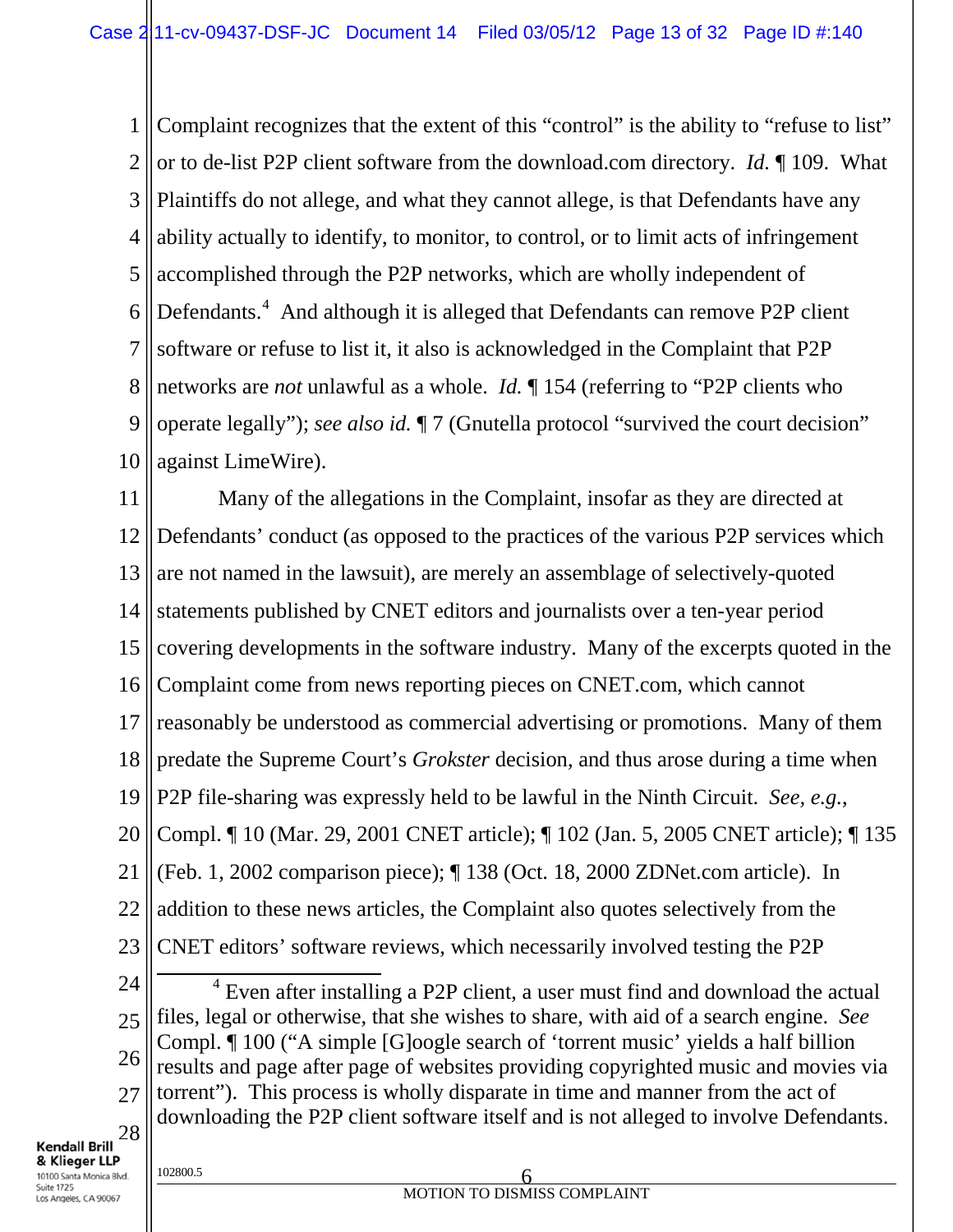1 2 3 4 5 6 7 services and commenting on their functionality for sharing files. *See, e.g.*, *id.* ¶¶ 127-33. The Complaint does not allege that any of these articles and reviews is false or misleading, or that Defendants knew the P2P services being reviewed were unlawful at the time of the reviews. In essence, and taking the substantive allegations of the Complaint as true, Plaintiffs' legal theory is that Defendants, by offering truthful descriptions, evaluations, and links to lawful P2P software, are liable for U.S. copyright law violations by end-users of that software.

8 **B. Legal Background**

9 10 11 12 13 14 15 16 17 18 19 20 "The U.S. Copyright Act does not expressly render anyone liable for infringement committed by another." *Sony Corp.*, 464 U.S. at 434. Over the decades, courts have developed three discrete (although sometimes confused) doctrines for holding certain parties liable for infringement committed by others: vicarious, contributory, and inducement liability. The scope of each doctrine has been carefully circumscribed in light of the lack of express authorization by Congress. In its 1984 decision in *Sony*, for example, the Supreme Court recognized the "reluctance" of the judiciary "to expand the protections afforded by the copyright without explicit legislative guidance" in view of the "settled" principle "that the protection given to copyrights is wholly statutory." *Id.* at 417. The Court expressed the need to be "circumspect in construing the scope of rights," in cases in which "Congress has not plainly marked our course." *Id.* at 431.

21 22 23 24 25 26 27 In defining the scope of secondary liability, courts have drawn on common law principles of imputed liability, as well as frameworks for secondary liability for patent infringement under the Patent Act, 35 U.S.C. § 271. *See Sony*, 464 U.S. at 435, 437 n.18, 440-42 (discussing 35 U.S.C. § 271(b) & (c)); *Grokster*, 545 U.S. at 932-37 & nn.10 & 11 (citing *Sony* and 35 U.S.C. §§ 271(b) & (c) and discussing patent cases); *Perfect 10, Inc. v. Visa Int'l Serv. Ass'n*, 494 F.3d 788, 794-95 (2007), *cert. denied*, 128 S Ct. 2871 (2008) ("*Perfect 10-Visa*").

28 Kendall Brill & Klieger LLP 10100 Santa Monica Blvd. Suite 1725

os Angeles, CA 90067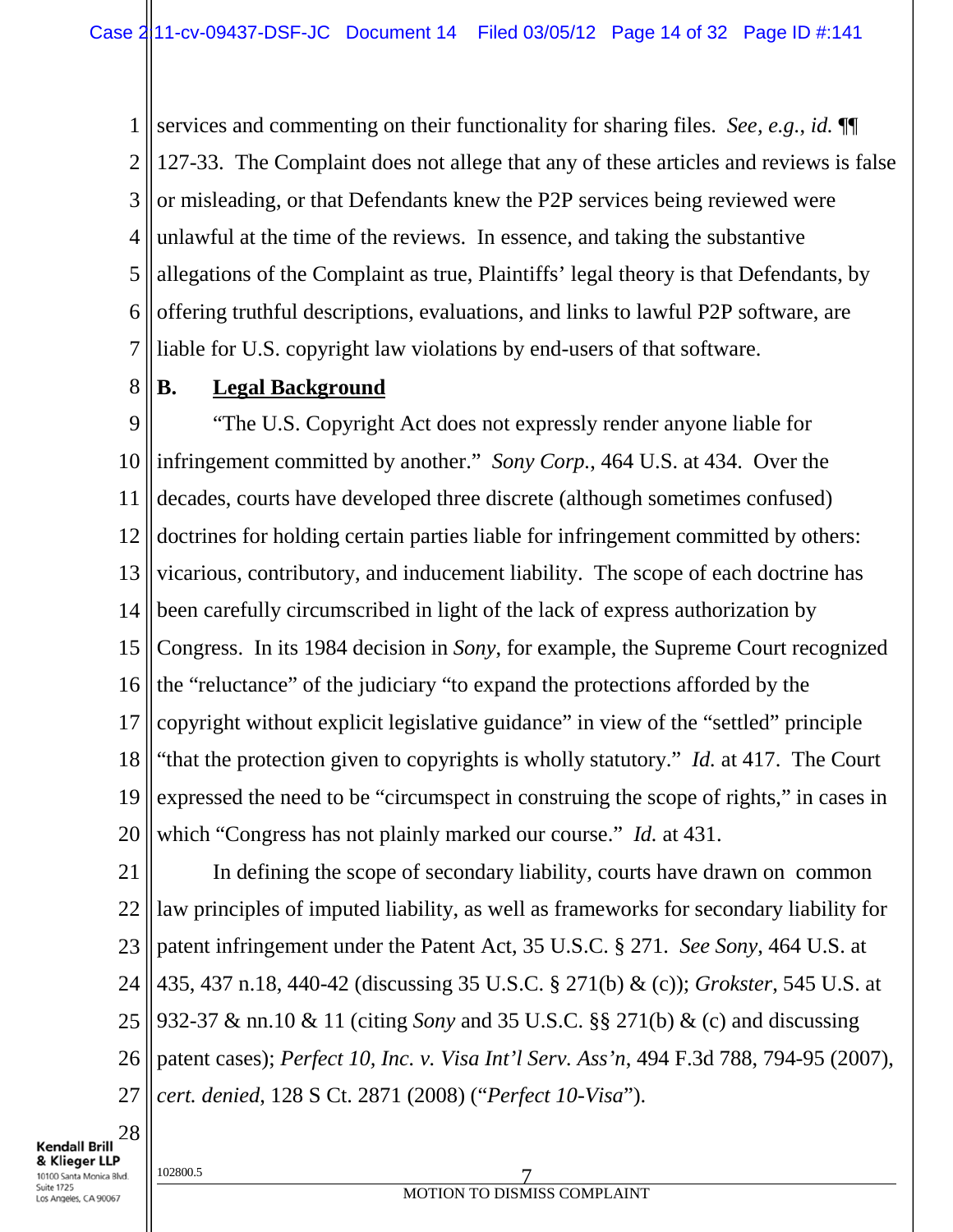1 2 3 4 5 6 7 8 9 10 11 12 Since the blossoming of the Internet over the past fifteen years, Congress has been actively involved in addressing issues of digital piracy and how to balance the interests of copyright holders with the interests of technological advancement. *See, e.g.*, Digital Millennium Copyright Act (DMCA), 112 Stat. 2860 (1998), *codified at, inter alia*, 17 U.S.C. §§ 512, 1201-05, 1301-32. No act of Congress, however, has either expressly or by implication authorized liability under circumstances such as those alleged in the Complaint. On the contrary, one of the professed concerns of some opponents of the recently proposed and abandoned antipiracy legislation – Stop Online Piracy Act, H.R. 3261, 112th Cong. (2011) ("SOPA") and the Protect IP Act of 2011, S. 968, 112th Cong. (2011) ("PIPA") – was whether the legislation might "make YouTube, Google, and numerous other web sites liable for copyright infringement."<sup>5</sup>

13 14 15 16 17 18 19 In the judicial arena, no court has come close to imposing liability of the kind proposed in this action. *Grokster* is the centerpiece of the Complaint because it was in *Grokster* that the *potential* liability of a P2P service for acts of copyright infringement by its users was first recognized. Before *Grokster*, however, P2P services (in contrast to direct download services like Napster) had been exonerated under the *Sony* rule because of their substantial non-infringing uses and their

20 <sup>5</sup> Mark A. Lemley, *et al.*, Introduction to Professors' Letter in Opposition to [PIPA], Nov. 15, 2011, *available at* https://www.cdt.org/files/pdfs/

22 23 24 25 26 27 The New York Times recently reported that Wikipedia's founder was fearful that "a site like Wikipedia could be punished because its very informative article about the aptly named site 'Pirate Bay' includes a link to the offending destination," although the report noted, "[t]hat kind of prosecutorial overkill seems unlikely, but it would be appalling." Bill Keller, *Steal This Column*, N.Y. Times, Feb. 6, 2012, at A23, *available at* http://www.nytimes.com/2012/02/06/opinion/steal-thiscolumn.html. Warranted or not, the response to the prospect of liability predicated on describing and linking to infringing websites (whether by an ad-driven search engine like Google or user-generated resources like Wikipedia) is a clear indication that the liability Plaintiffs seek to impose is far-reaching and unprecedented.

<sup>21</sup> SOPA\_House\_letter\_with\_PROTECT\_IP\_letter\_FINAL.pdf.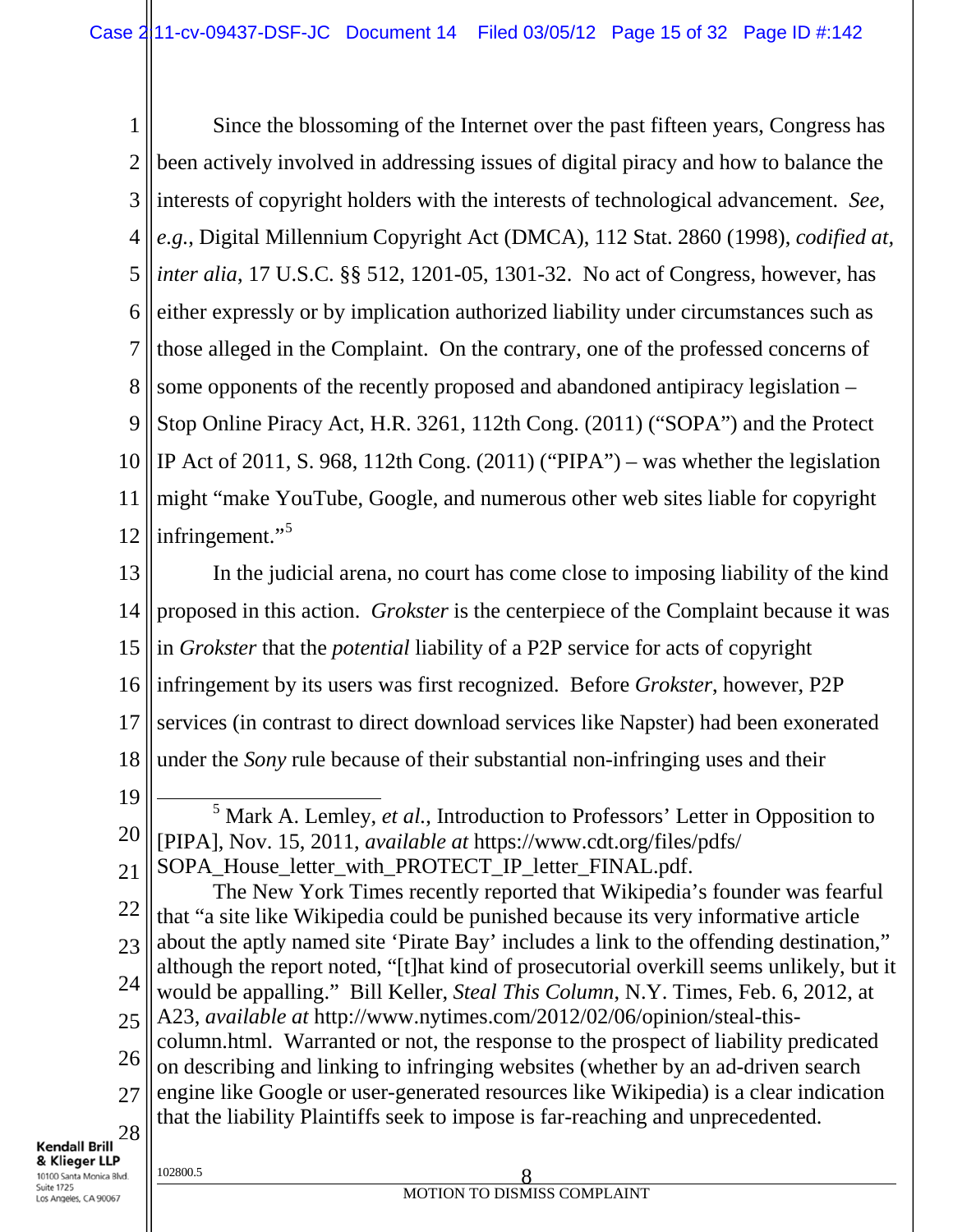1 2 inability to supervise direct infringement. *Metro-Goldwyn-Mayer Studios Inc. v. Grokster, Ltd.*, 380 F.3d 1154, 1164 (9th Cir. 2004), *rev'd* 545 U.S. 913 (2005).

3 4 5 6 7 8 9 10 11 12 Yet secondary liability after *Grokster* is not nearly as broad as Plaintiffs would have it. The Supreme Court made clear that it was dealing only with the discrete facts before it concerning particular Grokster and StreamCast services, which had won summary judgment below, and that it was *not* prepared to declare all P2P software unlawful. 545 U.S. at 921-22 nn.3 & 4 (noting products not at issue); *id.* at 948 (Ginsburg, J., concurring) ("this case is not about" "uses of peer-to-peer technology generally"). Indeed, defendants Grokster and KaZaA settled on remand without an adjudication of the merits. *Metro-Goldwyn-Mayer Studios Inc. v. Grokster, Ltd.*, 454 F. Supp. 2d 966, 971 (C.D. Cal. 2006). It simply is not the case that there is now or ever has been an open indictment against all P2P services.

13 14 15 16 17 18 19 20 21 22 23 Moreover, *Grokster* involved allegations that the defendants had designed *their own product* for the specific purpose of infringement, 545 U.S. at 925-26, and thus the Court had no occasion to address how theories of secondary liability might apply in other circumstances. The cases that have involved efforts to expand *Grokster* to tertiary actors have failed on the pleadings. *See*, *e.g.*, *Perfect 10 -Visa*, 494 F.3d 788 (credit card companies offering payment services to various websites not liable for infringement occurring on those sites with their knowledge); *UMG Recordings, Inc. v. Shelter Capital Partners LLC*, 667 F.3d \_\_, 2011 WL 6357788, at \*20 (9th Cir. 2011) ("*Shelter Capital* (*Veoh*)") (investors controlling board of video-posting site not liable for acts of infringement said to occur on that site with their knowledge).

24 25 26 27 28 102800.5 9 *Grokster* also involved allegations that the defendants had actual knowledge that millions of infringing files of the plaintiffs' works were available through their services. *Id.* at 936 ("[M]ere knowledge of infringing potential or of actual infringing uses would not be enough"); *id*. at 923 (plaintiffs had notified defendants "of 8 million copyrighted files that could be obtained using their software"); *id*. at

& Klieger LLP 10100 Santa Monica Blvd. Suite 1725 os Angeles, CA 90067

**Kendall Brill**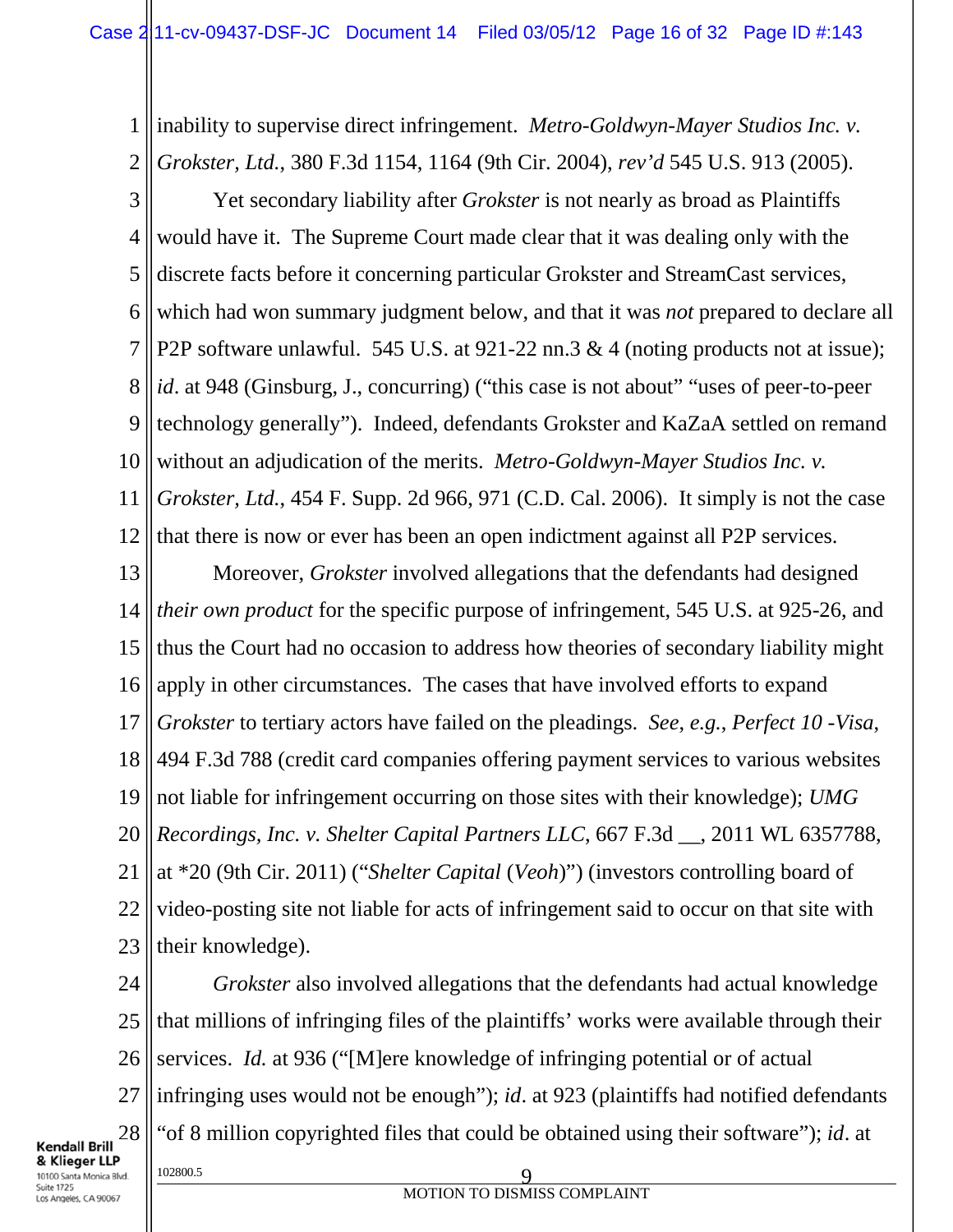1 2 3 4 947 n.3 (Ginsburg, J., concurring) (vast majority (75%) of files available through Grokster were of the plaintiffs' copyrighted works); *id*. at 952 (Breyer, J., concurring) (same). As described further below, *Grokster* does not recognize potential liability on the facts alleged here, and dismissal is required.

## **III.**

## **ARGUMENT**

# **A. Legal Standard On A Motion To Dismiss**

8 9 10 11 12 13 14 15 16 17 18 19 20 21 22 23 24 A motion to dismiss under Federal Rule of Civil Procedure 12(b)(6) tests the legal sufficiency of the claims alleged in the complaint. Dismissal is appropriate where the allegations of a claim do not establish a cognizable legal theory or fail to allege facts that would support such a theory. *Balistreri v. Pacifica Police Dep't*, 901 F.2d 696, 699 (9th Cir. 1988). "To survive a motion to dismiss, a complaint must contain sufficient factual matter, accepted as true, to 'state a claim to relief that is plausible on its face.'" *Ashcroft v. Iqbal*, 556 U.S. 662, 129 S. Ct. 1937, 1949 (2009) (quoting *Bell Atl. v. Twombly*, 550 U.S. 544, 570 (2007)). While the Court must accept as true all of the well-pleaded allegations of the complaint, this rule "is inapplicable to legal conclusions." 129 S. Ct. at 1949. Thus, a complaint that merely offers "'naked assertion[s]' devoid of 'further factual enhancement'" is insufficient to survive a motion to dismiss. *Id*. (quoting *Twombly*, 550 U.S. at 557). "Threadbare recitals of the elements of a cause of action, supported by mere conclusory statements" are likewise insufficient. *Id*. The "plausibility standard . . . asks for more than the sheer possibility that a defendant has acted unlawfully." *Id*. Courts should dismiss a case without leave to amend if the plaintiff is unable to cure the defect by amendment. *Lopez v. Smith*, 203 F.3d 1122, 1129 (9th Cir. 2000).

25 26 27 28 In order to state a claim for secondary liability for copyright infringement, a plaintiff must also competently allege underlying direct infringement for which defendants are liable. *See MDY Indus., LLC v. Blizzard Entm't, Inc.*, 629 F.3d 928, 937 (9th Cir. 2010) *amended* Feb. 17, 2011; *Napster*, 239 F.3d at 1013 n.2.

Kendall Brill & Klieger LLP 10100 Santa Monica Blvd. Suite 1725 os Angeles, CA 90067

5

6

7

## $10^{2800.5}$  10 MOTION TO DISMISS COMPLAINT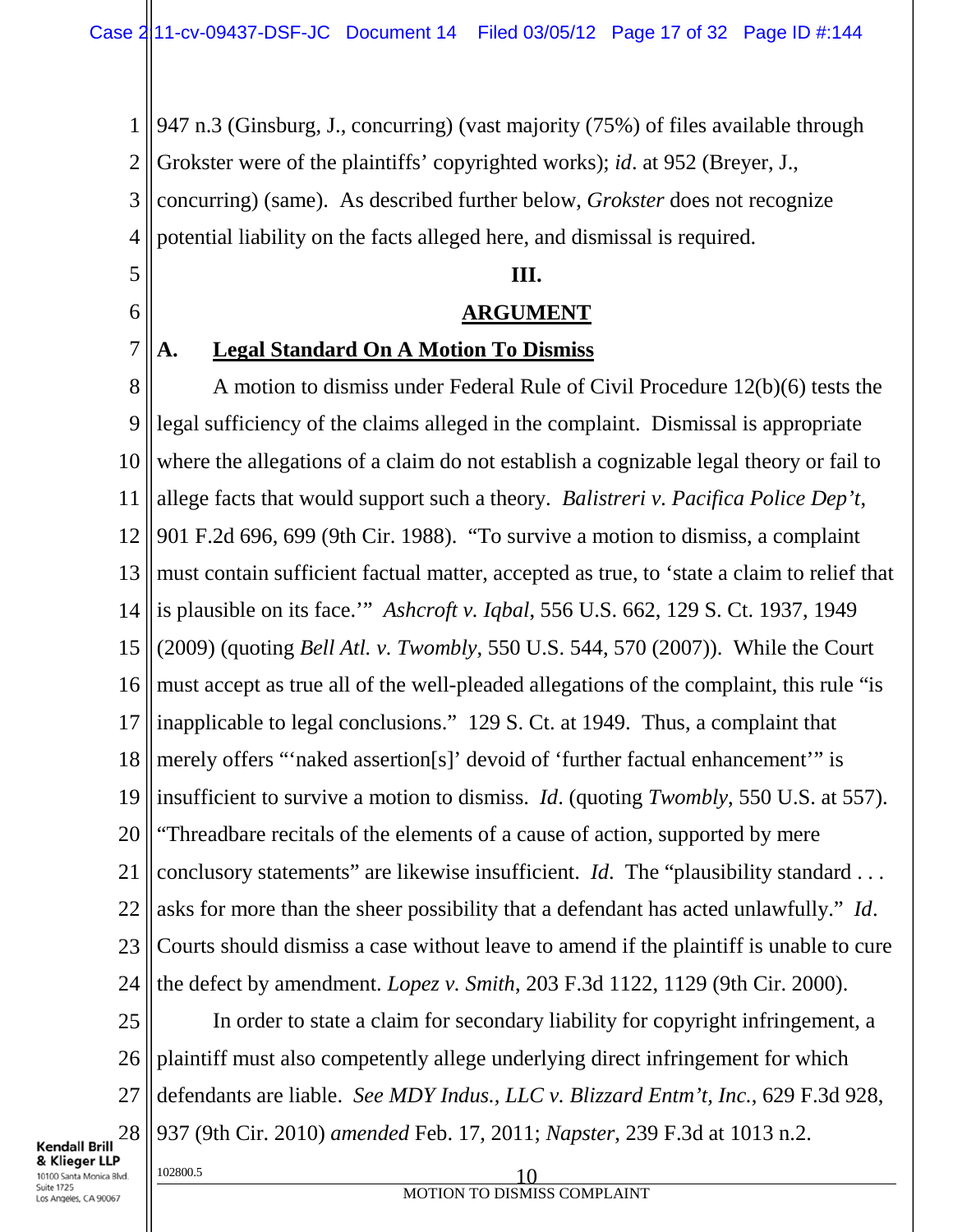1 2 3 4 5 6 7 8 9 Moreover, where culpable intent is an element of liability, as is the case under a theory of inducement liability, *infra* p.19, conclusory allegations of such intent or knowledge are insufficient to sustain a claim. *Iqbal*, 129 S. Ct. at 1953-54; *Global-Tech*, 131 S. Ct. at 2066-67 (as embraced in *Grokster*, inducement liability requires that defendant had knowledge that induced activity constitutes infringement); *Wistron Corp. v. Phillip M. Adams & Assocs., LLC*, No. C-10-4458 EMC, 2011 WL 4079231, at \*5-6 (N.D. Cal. Sept. 12, 2011) (citing *Global-Tech* and granting motion to dismiss "for failure to plead nonconclusory facts establishing a plausible claim of knowledge").

10

# **B. Plaintiffs Fail to State A Claim For Vicarious Copyright Infringement**

11

# **1. Standard For Vicarious Infringement Liability**

12 13 14 15 16 17 18 19 20 Vicarious liability for copyright infringement recognizes that under a narrow set of circumstances one party may be held liable for infringement carried out by another. "[V]icarious [copyright] infringement's roots lie in the agency principles of *respondeat superior*," and, as such, the hallmark of the doctrine is the nexus of control between the two parties. *Perfect 10-Visa*, 494 F.3d at 802. To state a claim for vicarious liability, a plaintiff must adequately allege two elements: (1) that the defendant has the right and ability to supervise the infringing conduct; and (2) that the defendant has a direct financial interest in the infringing activity. *Sony Corp.*, 464 U.S. at 437-38 & n.18; *Perfect 10-Visa*, 494 F.3d at 802.

21 22 23 24 25 26 27 28 With respect to the first element, "a defendant exercises control over a direct infringer when he has both a legal right to stop or limit the directly infringing conduct, as well as the practical ability to do so." *Perfect 10, Inc. v. Amazon.com, Inc.*, 508 F.3d 1146, 1173 (9th Cir. 2007) ("*Perfect 10-Amazon*"). The control is specific to the acts of infringement: "the defendant must have the right and ability to supervise and control the infringement, not just affect it." *IO Group, Inc. v. Veoh*, 586 F. Supp. 2d 1132, 1154 (N.D. Cal. 2009) (citing *Perfect 10 - Visa*, 494 F.3d at 802-05, and applying to analysis of DMCA § 512(c) safe harbor).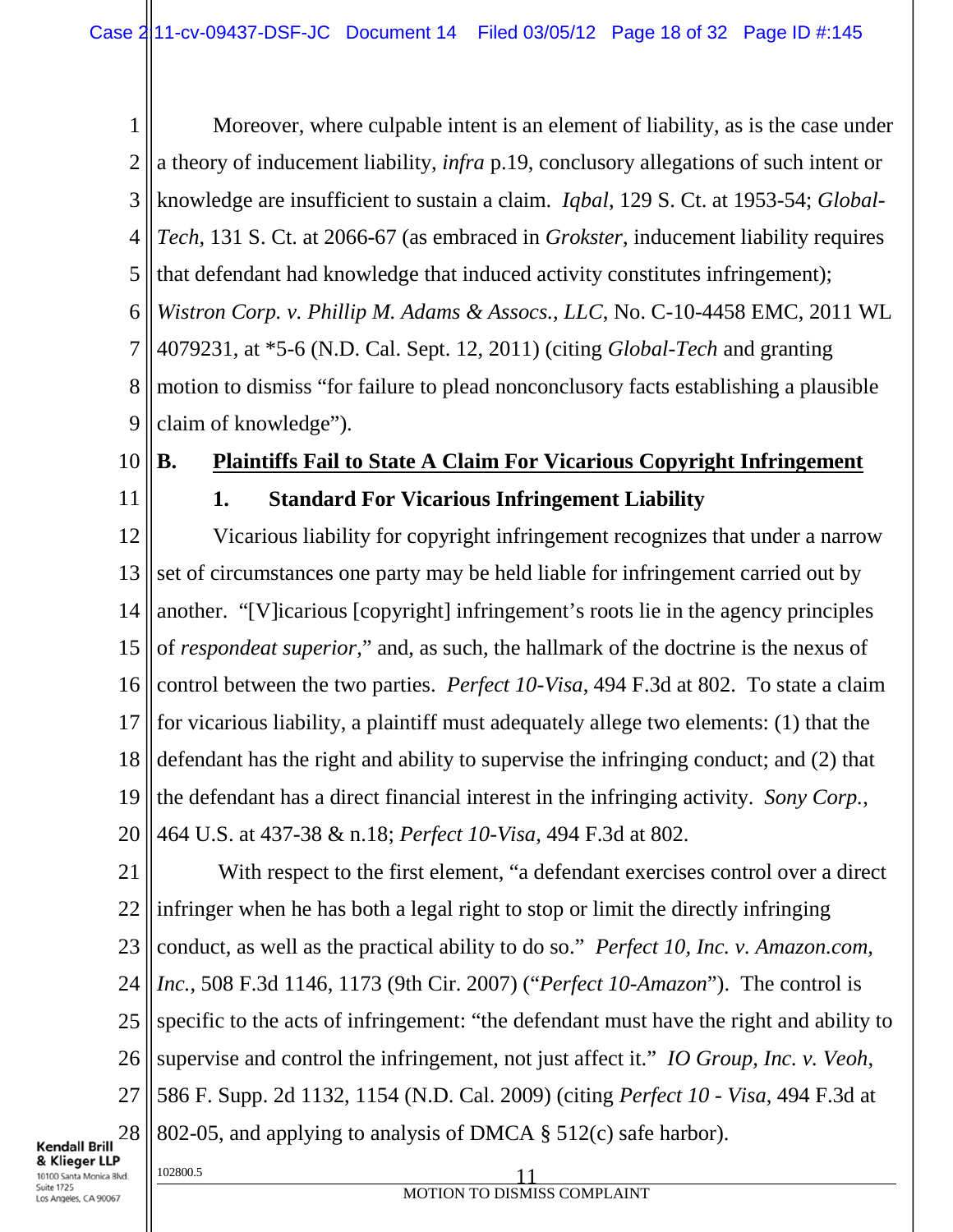1 2 3 4 5 6 7 8 9 10 11 Thus, in *Perfect 10 - Amazon*, the Ninth Circuit affirmed that a search engine did not vicariously infringe by linking to copies of infringing works on third-party websites, because search engines typically have no legal right or practical ability to stop or limit the third parties' direct infringement. 508 F.3d 1146, 1174 ("Without image-recognition technology, Google lacks the practical ability to police the infringing activities of third-party websites. This distinguishes Google from the defendants held liable in *Napster* and *Fonovisa*."); *see also IO Group*, 586 F. Supp. 2d at 1153 (video hosting site's "spot checks" and removal of infringing videos insufficient control to negate DMCA safe harbor: "Veoh's right and ability to control its system does not equate to the right and ability to control infringing activity").

12 13 14 15 16 17 18 19 20 21 22 23 24 25 26 27 28 A critical consequence of the control requirement is that it is difficult to conceive of the situation in which a party with a *tertiary* relationship to the infringement has a sufficient identity of interest with the *primary* infringer to establish vicarious liability. Indeed, such liability has been rejected in each of the cases featuring a degree of separation, even if not framed in such terms. *See, e.g.*, *Perfect 10 - Amazon*, 508 F.3d at 1173-75 (affirming denial of preliminary injunction under vicarious liability theory due to lack of showing that Google had ability to limit third-party websites from reproducing or displaying plaintiff's images); *Perfect 10 - Visa*, 494 F.3d at 803 (affirming dismissal of vicarious infringement claim against companies providing payment services to third-party piracy and file-sharing websites); *Shelter Capital (Veoh)*, 667 F.3d \_\_, 2011 WL 6357788, at \*20 (affirming dismissal of vicarious infringement claim against controlling investors in video-sharing site); *Luvdarts LLC v. AT&T Mobility, LLC*, No. CV 10-05442 DDP (RZx), 2011 WL 997199, at \*3 (C.D. Cal. Mar. 17, 2011) (holding wireless carriers not vicariously liable for infringing content with multimedia text messages transmitted over their network and granting Rule 12(b)(6) motion to dismiss).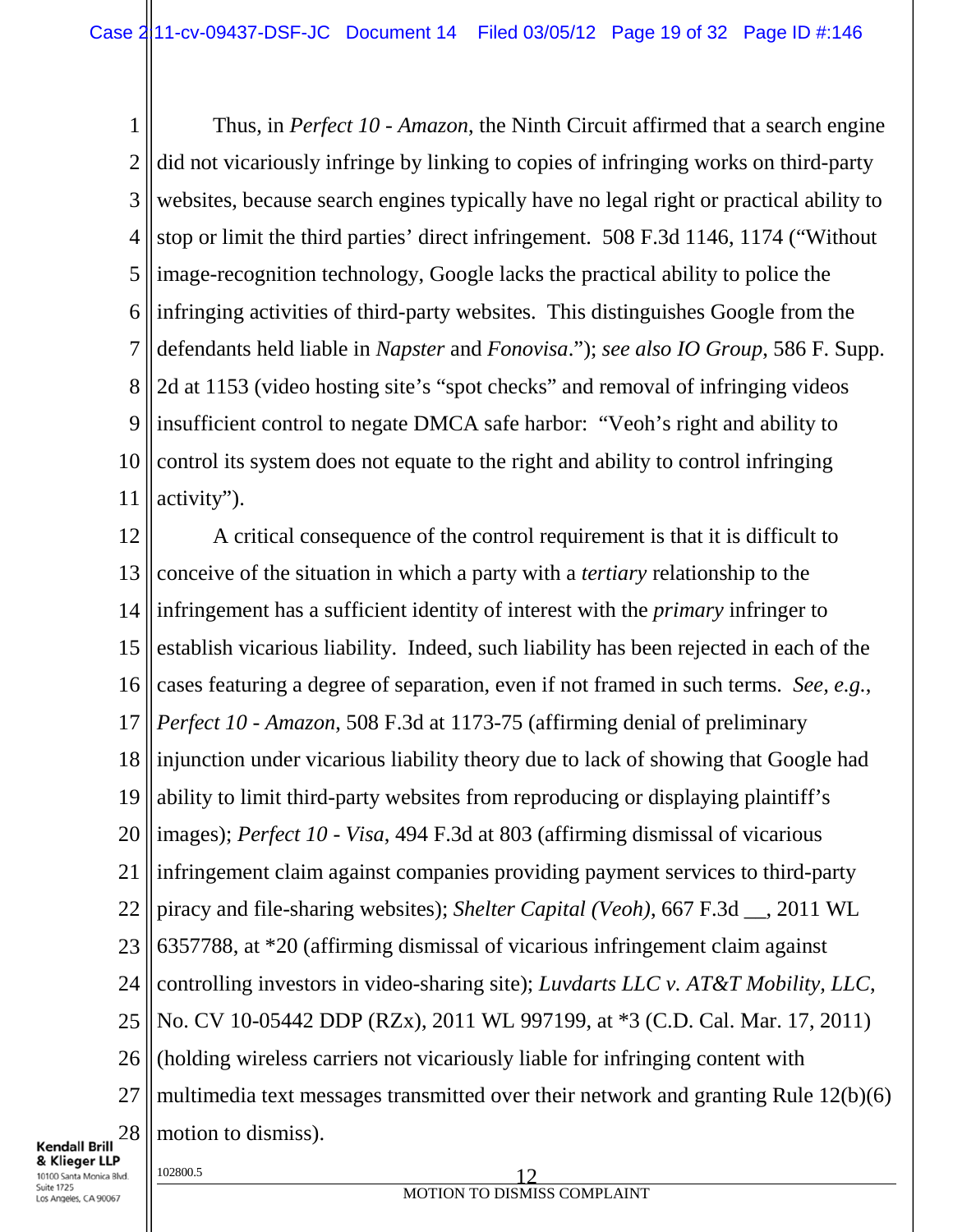# **2. Plaintiffs' Vicarious Infringement Claim Fails Because Plaintiffs Have Not Alleged That Defendants Have The Ability To Supervise Or To Control Infringement By The Users Of Peer-to-Peer Services**

The Complaint does not even attempt to allege that the Defendants have the right and ability to control any directly infringing conduct, which is fatal to Plaintiffs' Third Claim for Relief for vicarious infringement. Although Plaintiffs parrot the legal conclusion that Defendants have "the right and ability to control and/or supervise the infringing conduct (either by direct contractual relation and/or as a matter of practical control)," Compl. ¶ 167, the Complaint contains no factual allegations that support this claim.<sup>6</sup> *Iqbal*, 129 S. Ct. at 1949.

11 12 13 14 15 16 17 18 19 20 It is not alleged, for example, that CNET and download.com host or index copies of Plaintiffs' works. Indeed, unlike Google in *Perfect 10-Amazon*, it is not even alleged here that CNET and download.com can be used *to find* copies of Plaintiffs' works. Someone who wants to download a copy of Plaintiff Doug E. Fresh's song "Bustin' Out," for example, is not going to find the song on the download.com website or by using download.com. Even assuming the person obtains P2P software through download.com, he would need at some later time to find the "Bustin' Out" file and copy it through the P2P network. *See* Compl. ¶ 100. There is not a single allegation that Defendants exercise *any* control over, indeed that they even can identify, those who use the service to find infringing files.

21 22 Plaintiffs dodge this gaping defect altogether by ignoring Defendants' lack of control over primary infringers and focusing on Defendants' putative control of the

23 24 25 26 27 28 <sup>6</sup> Although Defendants need not address the "direct financial benefit" element given Plaintiffs' inability to satisfy the "control" element, *see Perfect 10-Amazon*, 487 F.3d 731 n.15, it is worth noting that Plaintiffs' speculative allegation (on "information and belief") that download.com was "paid per download" for P2P software downloads, Complaint ¶ 110, is simply wrong. Even taking the allegation as true, any benefit from the download of P2P software would not show a "direct financial benefit" from infringement of Plaintiffs' copyrights.

**Kendall Brill** & Klieger LLP 10100 Santa Monica Blvd. Suite 1725 Los Angeles, CA 90067

1

2

3

4

5

6

7

8

9

10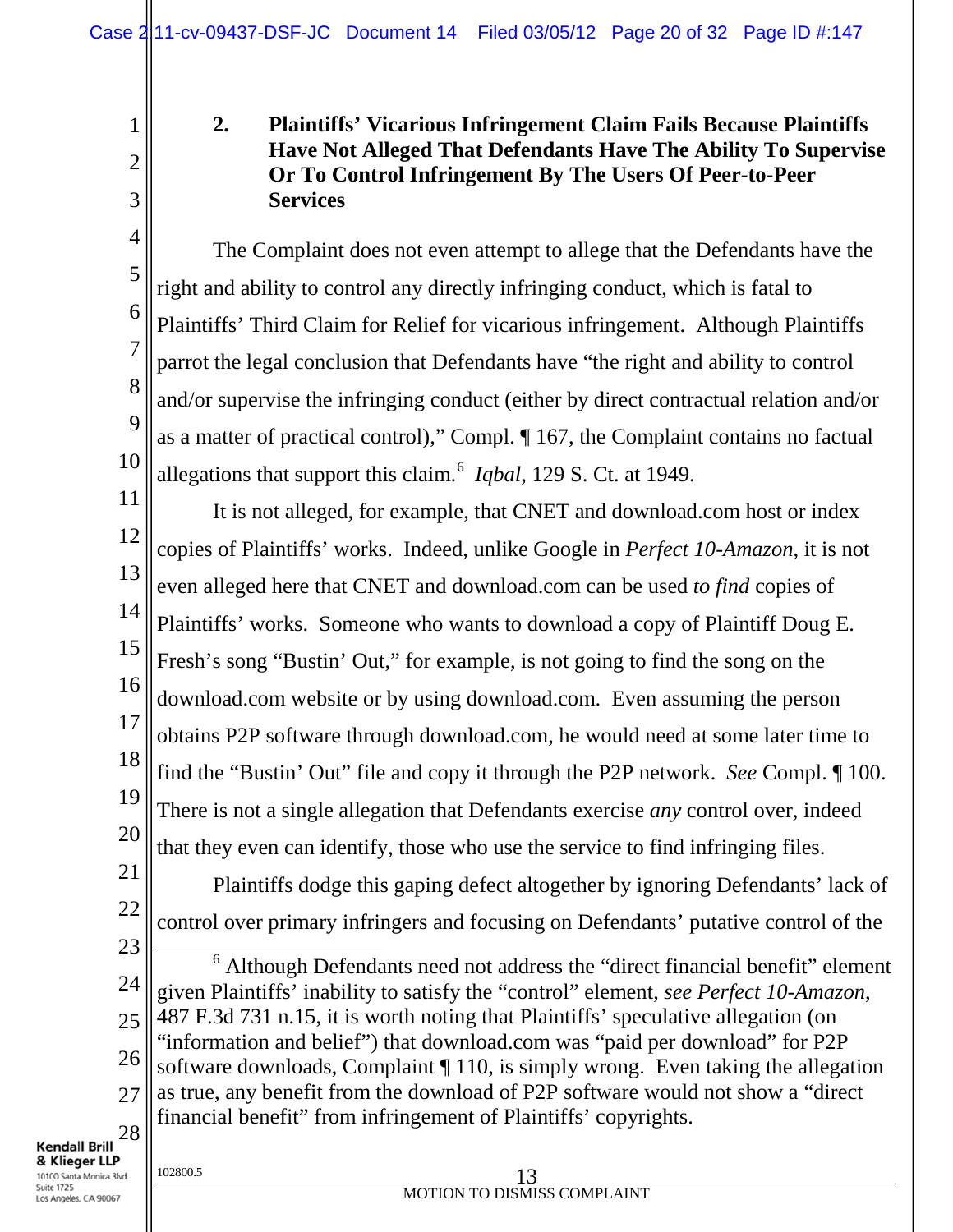1 2 3 4 5 6 7 8 P2P services. *See, e.g.*, Compl. ¶ 109 ("Download.com possessed the ability to refuse to list the publisher's software . . . ."); ¶ 149 (Defendants had control through "their ability to cut off distribution of P2P clients"). But the law is clear that the ability to block or remove links to P2P client software altogether is not sufficient control. *See Perfect 10-Amazon*, 506 F.3d at 1174-75 (search provider's ability "to avoid indexing websites with infringing content and linking to third-party infringing sites" insufficient); *Perfect 10-Visa*, 494 F.3d at 805-06 (credit card companies' ability to withhold services, making infringement unviable, insufficient).

9 10 11 12 Indeed, Plaintiffs have not even alleged that the P2P services themselves exercise the requisite control of direct infringement to be vicariously liable, and there is no basis in the Complaint to draw any such inference. *See, e.g.*, Compl. ¶¶ 7 n.1, 102 (explaining how P2P networks are decentralized and self sustaining).

13 14 15 Indeed, in the *Grokster* litigation, the Ninth Circuit affirmed summary judgment for Grokster on vicarious liability precisely because of the decentralized P2P networks' lack of control. 380 F.3d at  $1165$ ;  $\alpha$  *accord Sony*, 464 U.S. at 418 ("the only contact

16 17 between petitioners and the users of the VTR's occurred at the moment of sale"); *Adobe Sys. Inc. v. Canus Prods., Inc.*, 173 F. Supp. 2d 1044, 1055 (C.D. Cal. 2001)

18 19 (holding no vicarious liability where computer fair operator lacked "identity of interest" and "pervasive participation" with infringing vendors).

20 21 22 23 Simply put, Plaintiffs have not and cannot allege that Defendants had the right and ability to identify or supervise, let alone stop, primary infringers from sharing allegedly infringing recordings on third-party P2P networks. The third claim fails as a matter of law.

24

25 26 27 28  $7$  When the Supreme Court reversed the grant of summary judgment in *Grokster* on the issue of inducement, it did not squarely address vicarious liability, *see* 545 U.S. at 931 n.9, and the issue was not considered on remand. Nothing in more recent Ninth Circuit or Supreme Court decisions suggests that the standards governing vicarious liability for copyright infringement have changed.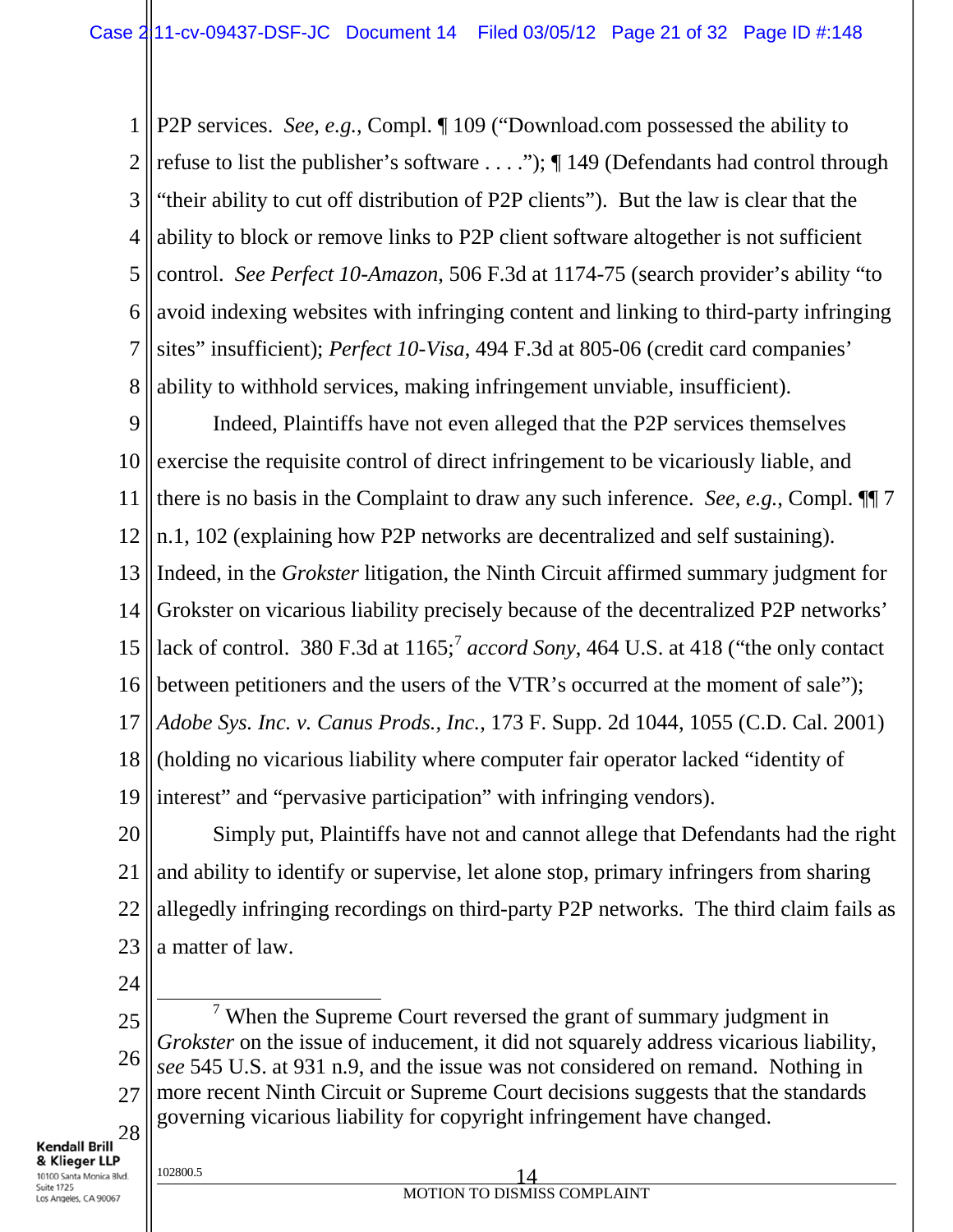1 2

# **C. Plaintiffs Fail To State Claim A Claim For Contributory Infringement 1. Standard For Contributory Liability**

3 4 5 6 7 8 Contributory liability for copyright infringement is a theory that developed in the Second Circuit in the 1960s. Contributory liability arises from the common law principle that "one who knowingly participates or furthers a tortious act is jointly and severally liable with the prime tortfeasor." *Gershwin Publ'g Corp. v. Columbia Artists Mgmt., Inc.*, 443 F.2d 1159, 1162 (2d Cir. 1971); *see also Perfect 10- Amazon*, 508 F.3d at 1171 (quoting same).

9 10 11 12 13 14 15 16 17 18 19 20 21 As technology has evolved, courts have recognized important limitations on the scope of contributory liability. Significantly, in 1984 the Supreme Court examined whether U.S. copyright law could impose liability on Sony based on allegations that its Betamax machine could be used by third parties for infringement. Following the example of patent law, under which contributory liability cannot be based on the distribution of staple articles of commerce that have non-infringing uses, the Court held that the "the sale of copying equipment, like the sale of other articles of commerce, does not constitute contributory infringement if the product is widely used for legitimate, unobjectionable purposes. Indeed, *it need merely be capable of substantial noninfringing uses*." 464 U.S. at 442 (emphasis added). Moreover, although it was alleged that Sony knew its machine was widely used for infringement, the Court refused to impute knowledge of specific acts of infringement in light of the legitimate uses. *Id.*

22 23 24 25 26 27 28 102800.5 15 The Ninth Circuit addressed contributory liability in the context of internet file-sharing in its 2001 decision in *Napster*, holding that "in an online context, evidence of *actual knowledge of specific acts of infringement* is required to hold a computer system operator liable for contributory infringement." 239 F.3d at 1021 (citing *Religious Tech. Ctr. v. Netcom On-Line Commc'n Servs., Inc.*, 907 F. Supp. 1361, 1371 (N.D. Cal. 1995)). In *Napster*, the Ninth Circuit upheld a preliminary injunction despite Napster's potential for non-infringing use, but did so in light of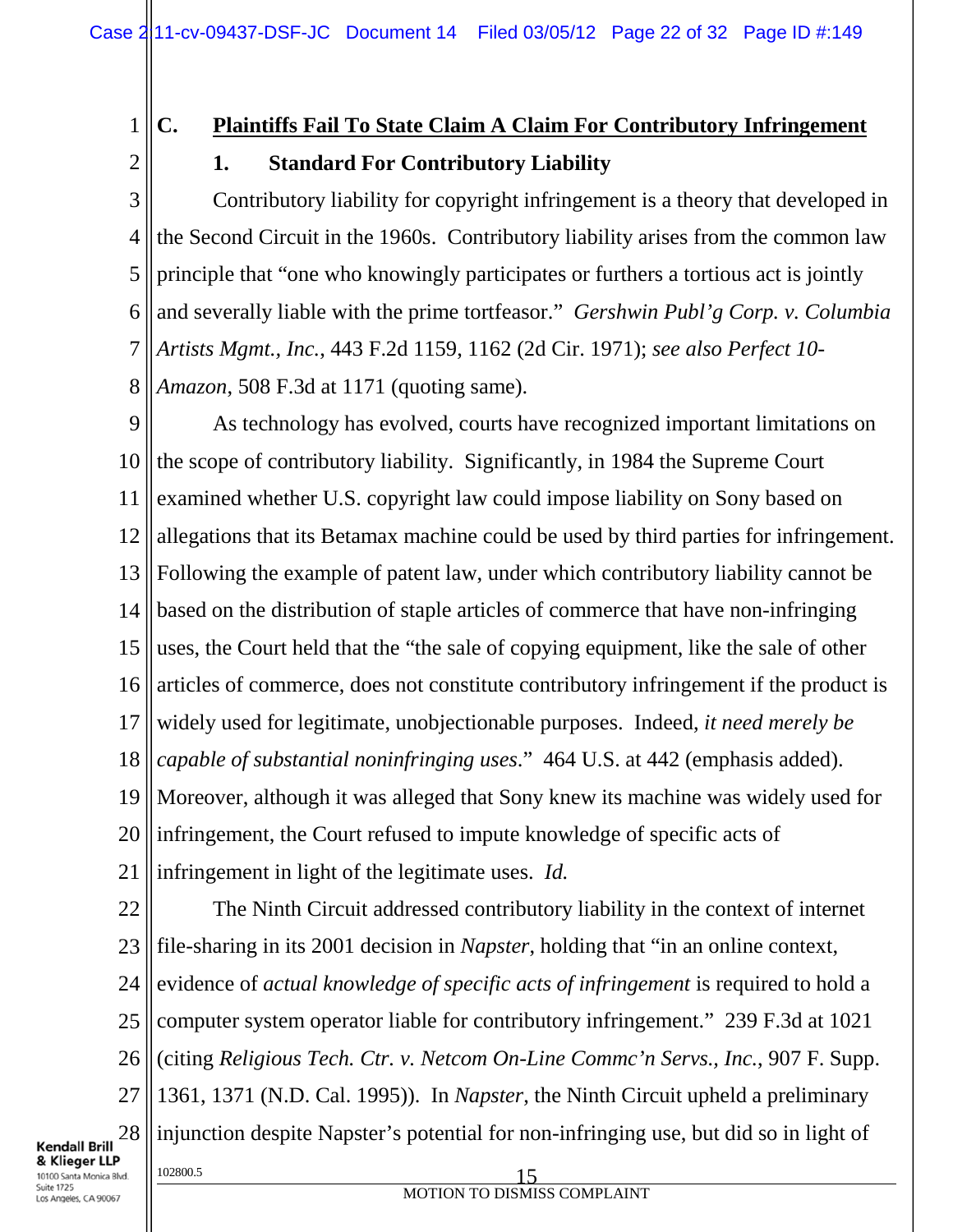1 2 3 4 5 6 7 8 9 10 significant evidence of Napster's "actual knowledge that specific infringing material is available using its system, that it could block access to the system by suppliers of the infringing material, and that it failed to remove the material," including specific notice of "12,000 infringing files." *Id.* at 1021-22 & n.6. The Court cautioned that "absent any specific information which identifies infringing activity, a computer system operator cannot be liable for contributory infringement merely because the structure of the system allows for the exchange of copyrighted material." *Id; see also id.* at 1021 ("We are bound to follow *Sony*, and will not impute the requisite level of knowledge to Napster merely because peer-to-peer file sharing technology may be used to infringe plaintiffs' copyrights.").

11 12 13 14 15 16 17 18 19 20 These limitations on contributory liability continue to be the law following the Supreme Court's decision in *Grokster*, as has been recognized by the Ninth Circuit on several occasions, including in the *Perfect 10* cases and more recently in the *Veoh* appeal. *See, e.g.*, *Perfect 10-Amazon*, 508 F.3d at 1171-72 & n.11 (noting that Google could not be held liable under *Grokster* because it did not induce infringement and that in order to proceed under pre-*Grokster* caselaw, including *Napster*, the plaintiff would have to show, among other things, that Google "had knowledge that infringing . . . images [of plaintiff's works] were available using its search engine") (quoting *Napster*, 239 F.3d at 1022); *see also Shelter Capital (Veoh)*, 2011 WL 6357788, at \*20.<sup>8</sup>

21

22 23 24 25 26 27 28 <sup>8</sup> "Inducement" liability, the form of secondary liability imposed in *Grokster*, has confusingly been described by courts alternately (a) as a distinct theory of liability, separate from contributory infringement, and also (b) as a subset of a larger category of contributory liability along with "material contribution" (*e.g.*, *Napster*). The approaches are different only in terminology, and courts following both taxonomies recognize and apply distinct elements to the alternate theories. *See Arista Records LLC v. Lime Grp. LLC*, 715 F. Supp. 2d 481, 508 & 525 (S.D.N.Y. 2010), opinion withdrawn and superseded, 784 F. Supp. 2d 398 (S.D.N.Y. 2011); *Columbia Pictures Indus., Inc. v. Fung*, No. CV 06-5578 SVW (JCx), 2009 WL 6355911, at \*7-8 (C.D. Cal. Dec. 21, 2009). The Complaint follows the former

**Kendall Brill** & Klieger LLP 10100 Santa Monica Blvd. Suite 1725

Los Angeles, CA 90067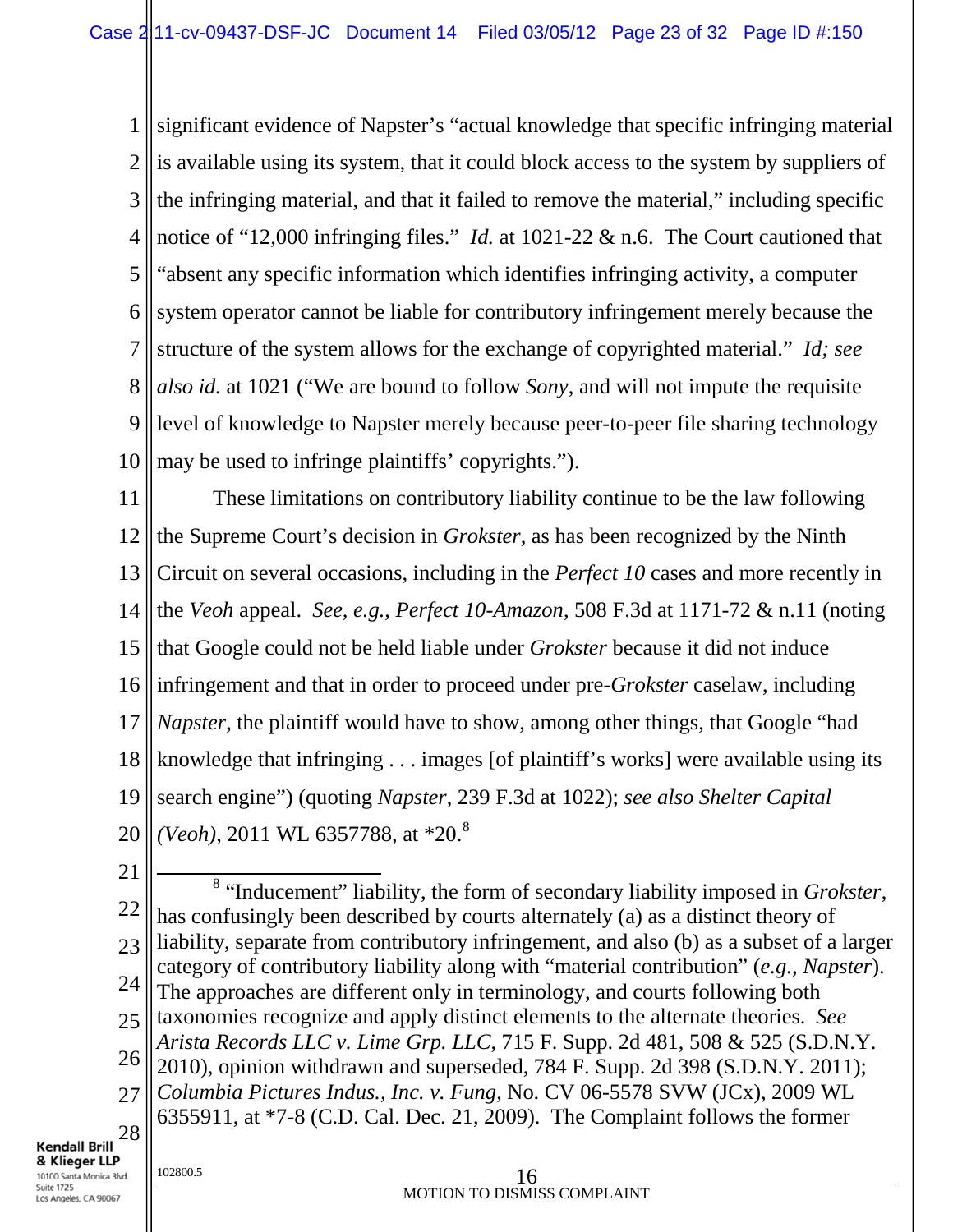1 2 3 4 Thus, following *Sony* and *Napster* and binding Ninth Circuit precedent since *Grokster*, when a defendant's product has substantial non-infringing uses, the plaintiff alleging contributory infringement must establish that the defendant had knowledge of specific acts of direct infringement of the plaintiff's works.

5 6

## **2. Plaintiffs' Contributory Infringement Claim Fails Because Plaintiffs Do Not Allege That Defendants Had Actual Knowledge Of Specific Acts Of Infringement Of Plaintiffs' Works**

7 8 9 10 11 12 13 14 15 16 17 18 The Second Claim for Relief asserts that Defendants are contributorily liable for infringement because they "have knowledge of the massive infringement that has occurred and continues to occur through P2P client software that they created, distributed and promoted." Compl. ¶ 160. As noted above, there are no allegations supporting the assertion that defendants "created" P2P network software, and Defendants also dispute that publishing an online directory with reviews and web links for free third-party software may justly be categorized as "distribution" or "promotion." Setting these issues aside, however, the Complaint fails to state a claim for contributory infringement for the simple reason that the Complaint does not allege that Defendants have *actual knowledge* of *specific acts* of infringement of Plaintiffs' works. *Perfect 10 -Amazon*, 508 F.3d at 1172; *Napster*, 239 F.3d at 1022.

19 20 21 22 23 24 The Complaint claims that "actual and constructive" "knowledge of infringement" may be inferred based on user comments posted on CNET and download.com and reviews, side-by-side comparisons, and product demonstrations by CNET editors wherein copyrighted songs (of non-parties) were allegedly used as test bogies. Compl. ¶¶ 135, 161. Yet none of this alleged activity, even when taken as true and as characterized by Plaintiffs, has anything to do with specific instances

- 25
	- (footnote continued) approach. For convenience and to avoid confusion, so does this Motion.
- 26 References to "contributory liability" in this Motion refer to the species of liability
- 27 28 recognized in *Sony* and *Napster*. References to "inducement" refer to the type of liability recognized in *Grokster*.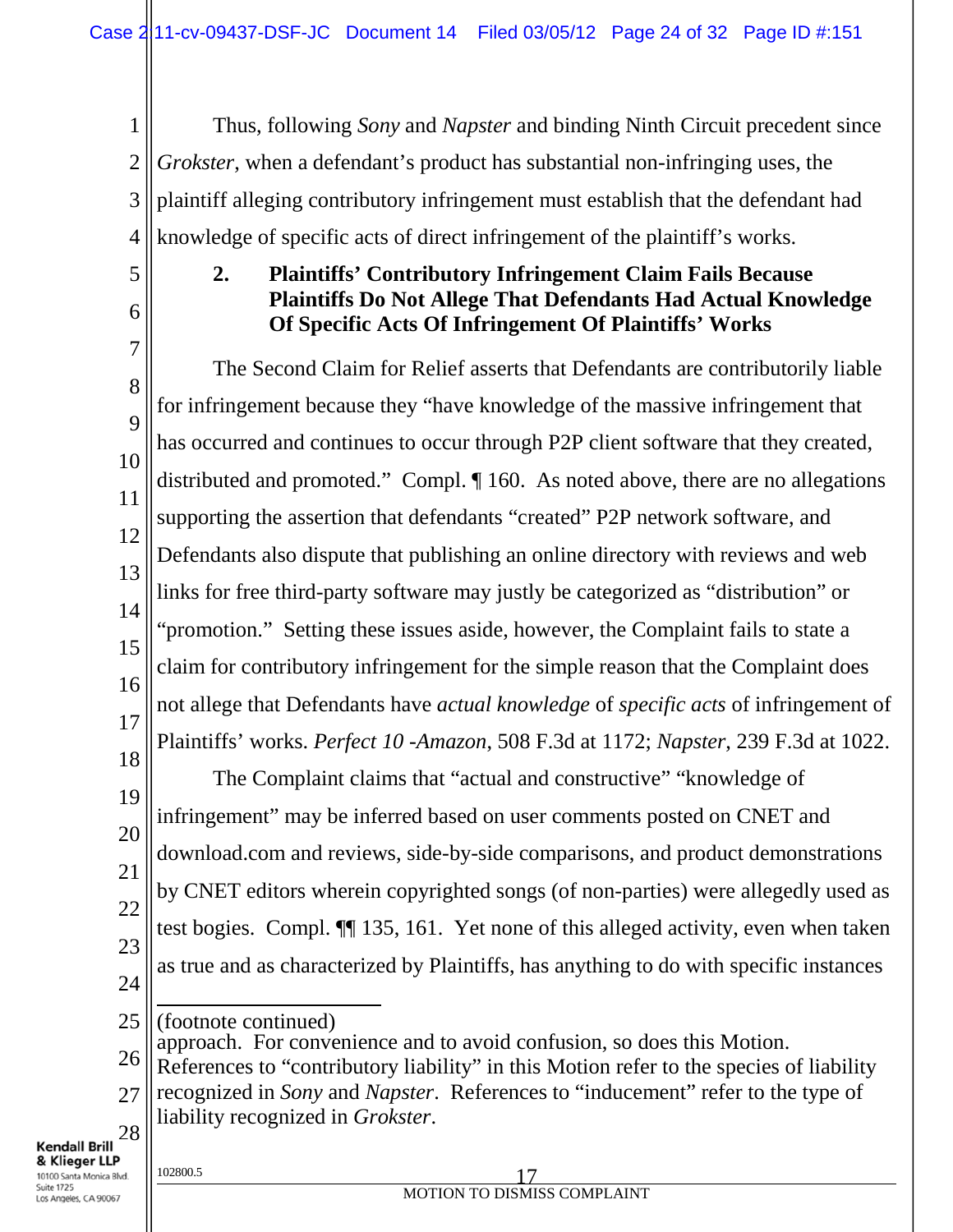1 2 3 4 5 6 7 8 9 10 11 12 13 of infringement of Plaintiffs' works. To wit, the Complaint does *not* allege that (1) Defendants knew of the existence of Plaintiffs' songs; (2) Defendants knew of any infringement targeting Plaintiffs' songs; (3) Defendants knew or could have known anything about the primary infringers, including their identity; (4) there existed any means for Defendants to learn whether and what infringement was taking place on the P2P networks; (5) there existed any way for Defendants to purge or control specific instances of infringement on P2P networks; or (6) Plaintiffs ever gave notice of infringement to Defendants or to any of the P2P networks (as was done in both *Napster* and *Grokster*). Under these circumstances and in stark contrast to *Napster*, the Complaint does not support an inference that Defendants knew of any specific act of direct infringement; indeed, given that Defendants' alleged involvement with P2P networks does *not* include *operation* of those networks, the opposite inference is far more plausible.

14 15 16 17 18 19 20 21 22 23 24 25 26 Indeed, rather than attempting in vain to meet an insurmountable pleading hurdle, Plaintiffs appear to be trying to allege constructive knowledge predicated on alleged knowledge of pervasive general infringement. Compl. ¶ 161. But this is precisely what the Supreme Court rejected in *Sony.* 464 U.S. at 417& 439 (finding "no precedent in the law of copyright for the imposition of" liability based on the theory that the defendant had "sold equipment with constructive knowledge of the fact that their customers may use that equipment to make unauthorized copies of copyrighted material" so long as the product is "capable of substantial noninfringing uses"); *see also Grokster*, 545 U.S. at 932-33 (as distinct from the inducement theory, "the [contributory infringement] doctrine absolves the equivocal conduct of selling an item with substantial lawful as well as unlawful uses"). Here, Plaintiffs admit facts showing that CNET and download.com, as well as the P2P networks, have substantial non-infringing uses. Compl.  $\P$ [1, 154.

28 **Kendall Brill** & Klieger LLP 10100 Santa Monica Blvd. Suite 1725 Los Angeles, CA 90067

27

The black letter rule is a bright line: "absent any specific information which identifies infringing activity, a computer system operator cannot be liable for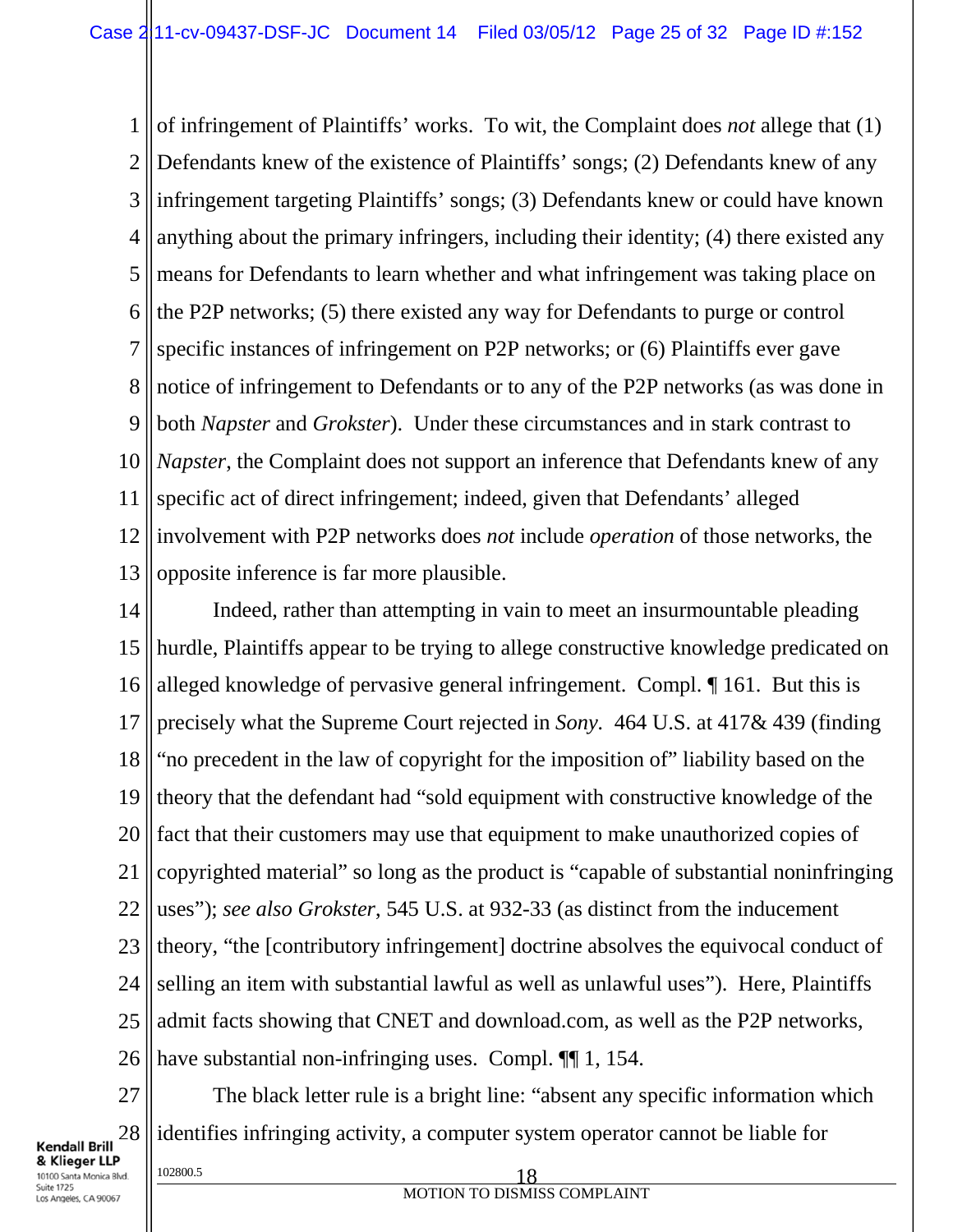1 2 3 4 contributory infringement merely because the structure of the system allows for the exchange of copyrighted material." *Napster*, 239 F.3d at 1022. Defendants are not alleged to have the requisite degree of knowledge for contributory liability, and the contributory infringement claim thus fails as a matter of law.

5

# **D. Plaintiffs Fail To State A Claim For Inducement Of Infringement**

6

# **1. Standard For Inducement Liability**

7 8 9 10 11 12 13 14 15 16 17 18 19 20 21 In *Grokster* the Supreme Court responded to the situation where evidence of a defendant's culpable intent to cause acts of copyright infringement was abundantly clear, but where the defendant might not have had the requisite knowledge of specific acts of infringement to support contributory liability under *Napster.*  Drawing again from patent law's statutory authorization of secondary liability, the Supreme Court held that a defendant could be liable for "inducement of infringement" upon proof of the defendant's "intent to bring about infringement and distribution of a device suitable for infringing use." *Grokster*, 545 U.S. at 940. Recognizing that inducement, so defined, could "compromise legitimate commerce or discourage innovation having a lawful purpose," the unanimous Supreme Court held that liability applies only where there is also clear proof of the defendant's "purposeful, culpable expression and conduct." *Id.* at 937-38 (finding that Grokster's "unlawful objective is unmistakable"). Subsequent decisions have elaborated the substantive limitations imposed on inducement liability and the culpable intent requirement.

22 23 24 25 26 27 28 102800.5 19 The Ninth Circuit, which in the last five years has addressed *Grokster*  inducement claims filed against search engines, payment services, and video-hosting sites (and declined to find liability in each instance), has held that an inducement plaintiff must plead and prove that the defendant promoted its *own services* for purposes of infringement. *See Perfect 10-Amazon*, 508 F.3d at 1171 n.11 (Google could not be held liable for inducement because it "has not promoted *the use of its search engine* specifically to infringe copyrights.") (emphasis added); *see also*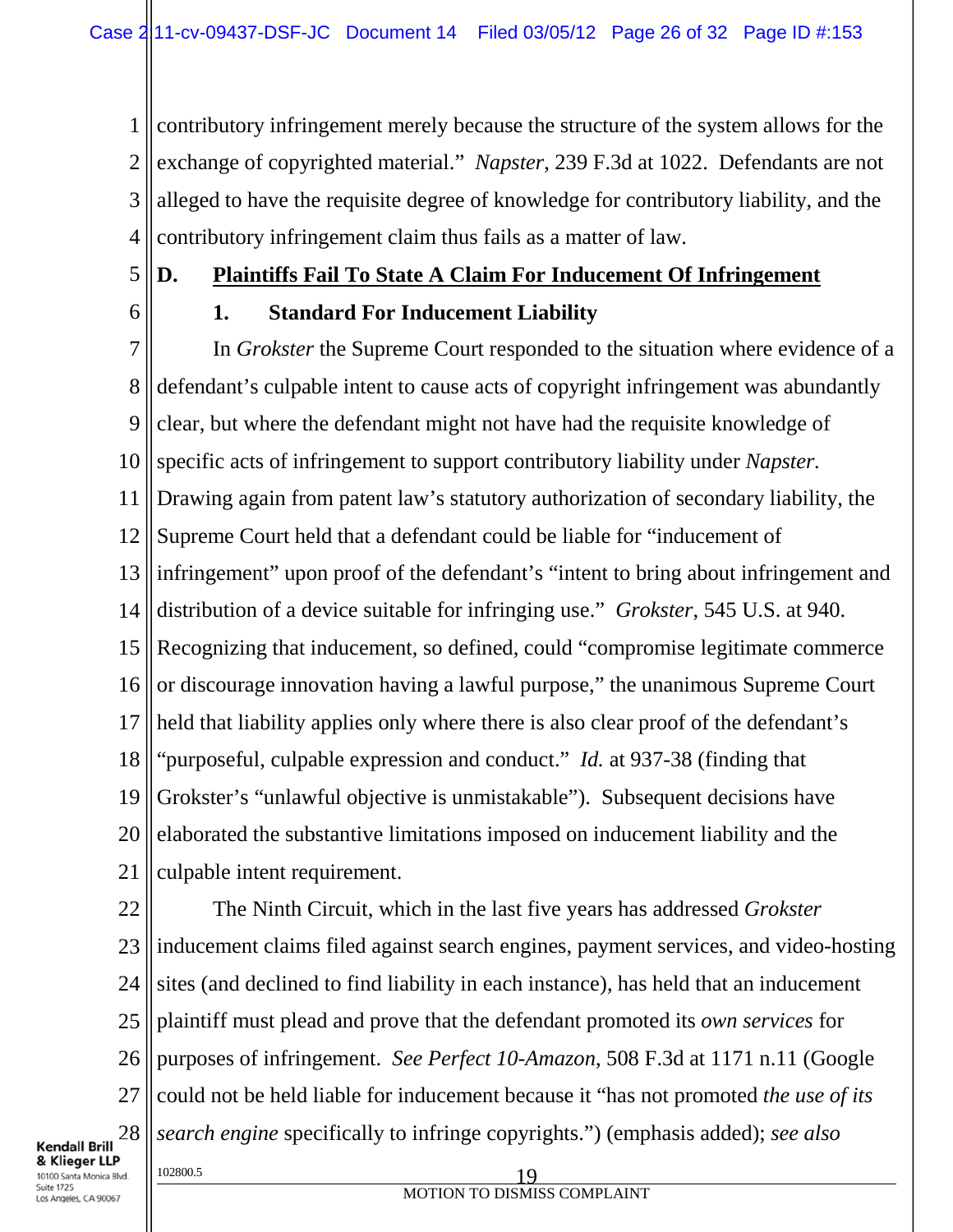1 2 3 4 *Luvdarts LLC*, 2011 WL 997199, at \*2 (granting cellular carrier defendants' motion to dismiss inducement claim stemming from hosted mobile service on grounds that "[p]laintiffs have not alleged that *[d]efendants' network[]* was designed with the 'object of promoting' infringement of [p]laintiffs' copyright") (emphasis added).

5 6 7 8 9 10 11 12 13 14 15 16 17 In the past term, the Supreme Court revisited the law of inducement in a patent case and confirmed that inducement liability is confined to instances of clearly culpable action, requiring "knowledge that the induced acts constitute patent infringement" and "requires knowledge of the existence of the patent that is infringed." *Global-Tech*, 131 S. Ct. at 2068. The Court explained that the "purposeful, culpable expression and conduct" requirement adduced in *Grokster* showed that it had been the Court's longstanding view of existing precedents that such knowledge was required. *Id.* at 2067. The Court also noted that in *Grokster*  "the Court found ample evidence that Grokster and StreamCast were fully aware – in the ordinary sense of the term – that their file-sharing software was routinely used in carrying out the acts that constituted infringement . . . and that these acts violated the rights of copyright holders." *Id*. at 2070; *see also Grokster*, 545 U.S. at 923 (noting that plaintiffs had given Grokster notice of *8 million* copyrighted files).

18 19

20

21

22

23

# **2. Plaintiffs' Inducement Claim Fails Because Plaintiffs' Allegations Do Not Support An Inference Of "Purposeful, Culpable Expression And Conduct" By Defendants**

For all the broadsides seeking to inspirit CNET as the virtual reincarnation of Grokster, the Complaint is devoid of the allegations required under *Perfect 10- Amazon* and *Global-Tech* to make out the requisite malicious intent necessary to render Defendants liable for the unlawful acts of users of P2P software.

24 25 26 27 28 First, the Complaint does not allege that Defendants promoted their *own*  service specifically to infringe copyrights. *Perfect 10-Amazon*, 508 F.3d at 1171 n.11 (inducement claim against Google not viable due to lack of such an allegation). The Complaint instead asserts that Defendants "distribute and promote several P2P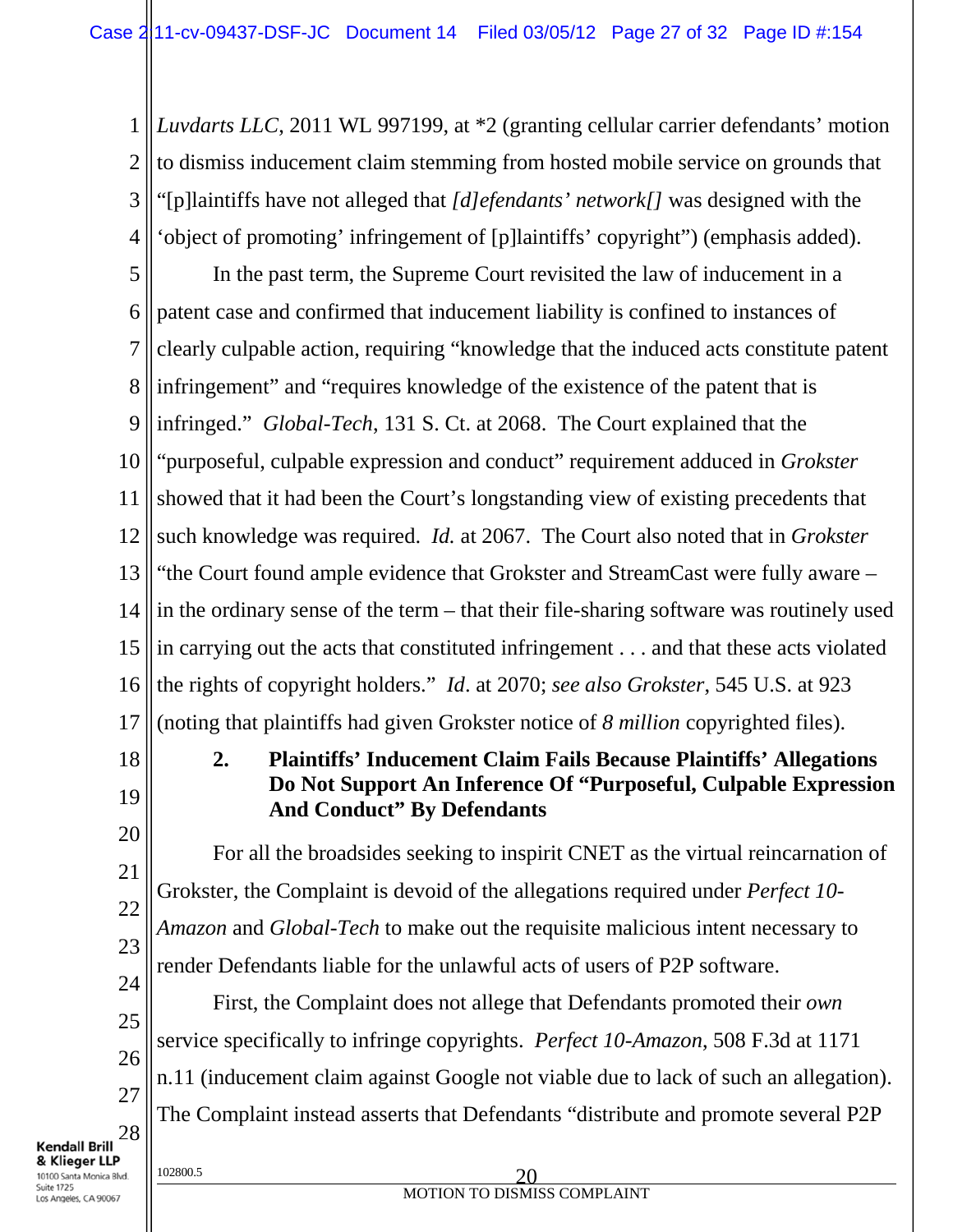1 2 3 4 5 6 7 8 9 10 11 clients," while "inform[ing] their users that the clients were optimized for unauthorized copying," Compl. *¶* 152, but says nothing about Defendants' own sites, which are advertising-supported information and location tools like Google and the Amazon "product search engine" exonerated in *Perfect 10-Amazon*. Failure to allege that Defendants' own sites were intended for infringement is fatal; *Grokster* is, after all, a case about imposing liability on a company "whose principal object was use of their software to download copyrighted works," 545 U.S. at 926, not a condemnation of P2P, which the Court recognized as having "benefits in security, cost, and efficiency." *Id.* at 920. That Defendants are not alleged to promote their own businesses, CNET and download.com, as tools of infringement demonstrates that they do not have infringement as their "principal object."

12 13 14 15 16 17 18 19 20 21 22 Second, the Complaint does not allege that Defendants had "knowledge that the induced acts constitute . . . infringement." *Global-Tech*, 131 S. Ct. at 2068. Plaintiffs admit that there are "P2P clients who operate legally." Compl. *¶* 154. They admit that the 2006 *Grokster* decision was "groundbreaking," and they do not dispute that P2P services had not theretofore been prohibited. *Id.* ¶ 11. They admit that when LimeWire was ruled liable for secondary infringement, Defendants removed it from their sites. *Id.*  $\P$  89 & 110. And they do not allege that any other torrent-based P2P networks, including any currently listed on Defendants' sites, have been adjudicated to infringe. Nor do they deny that determining whether or not such services are secondary infringers would involve knowledge of detailed facts beyond any Defendants are claimed to know.

23 24 25 26 27 28 In short, Plaintiffs do not allege that Defendants supported or promoted any P2P service that was known to be unlawful at the time, and as such they have not alleged that Defendants knew they were inducing an activity constituting copyright infringement. There is no precedent for placing the burden on Defendants to decide which P2P services are legal and which are not; to impute liability to Defendants in circumstances where the P2P services might themselves be outside the scope of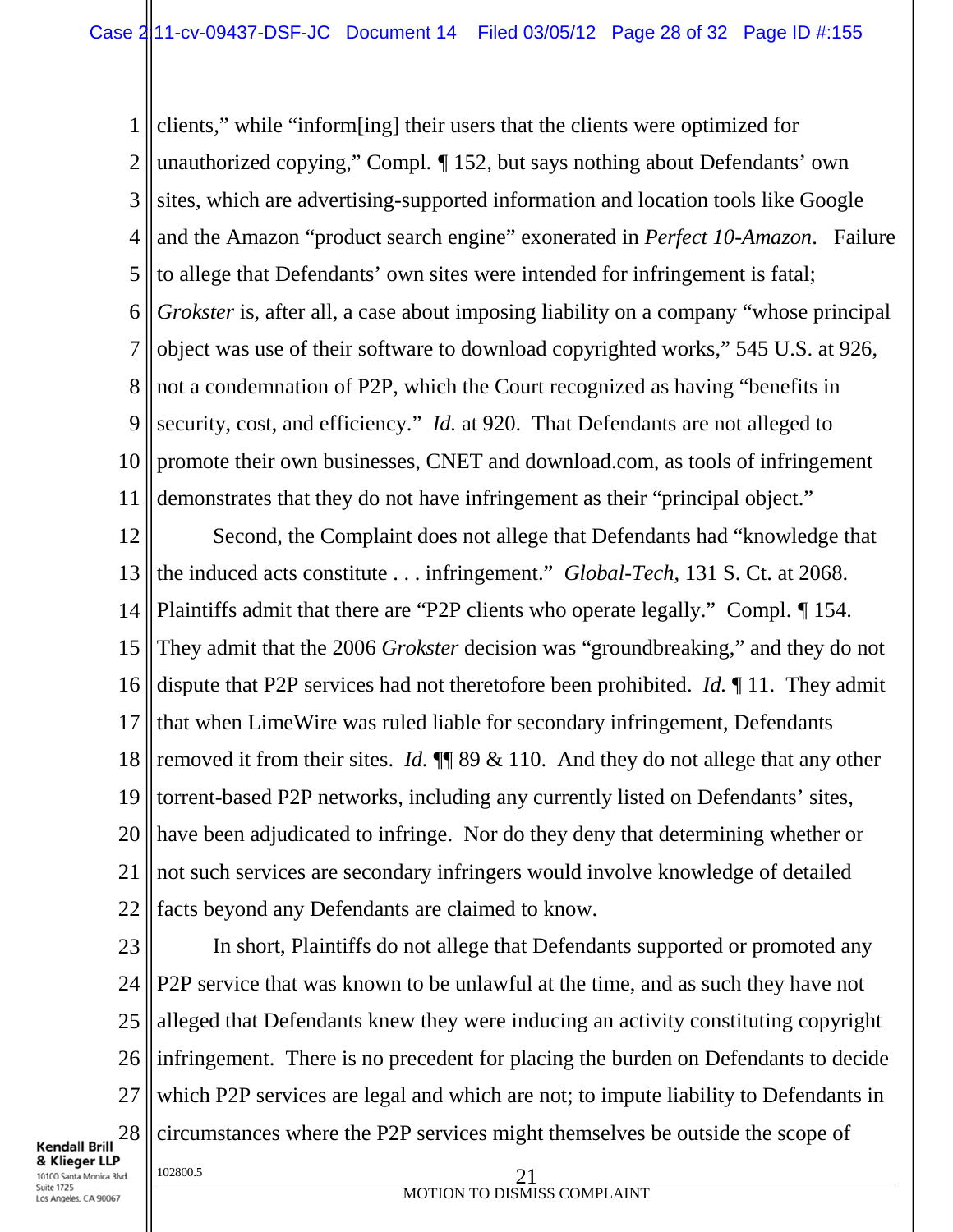liability; or to use the threat of liability as a cudgel to outlaw Defendants'

2 3 4 5 publication of reviews and links to lawful P2P products and services.<sup>9</sup> Especially in light of the chilling effect such liability would have both on freedom of expression and the development of "innovation having a lawful promise," *Grokster*, 545 U.S. at 937, this Court should not be the first to stretch the law so far.

#### 6 7 **E. The Overbroad Application Of Secondary Liability Sought By Plaintiffs Would Constrain Speech Rights**

8 9 10 11 12 13 14 15 Defendants are not the designers, manufacturers, owners, publishers, or operators of P2P software. Nor is there a single material allegation supporting the assertion that Defendants "developed" or "created" P2P software. Compl. ¶ 149. Rather it is clear from the lengthy allegations that Defendants are not Grokster or LimeWire. CNET and download.com provide software location tools, technology news, and product reviews for a vast array of software and technology products. Compl. ¶¶ 1, 3. Their reporting, opinions, descriptions are matters of public interest and concern.

16 17 18 19 20 21 22 23 As explained above, there is no statutory authorization for the imposition of liability under the circumstances alleged in the Complaint, *supra* p. 8, and no precedent in the case-law, *supra* p. 9. The expansion of secondary liability that Plaintiffs seek to impose would raise serious First Amendment issues, and the Court should reject this construction of the copyright law. *Harper & Row Publishers Inc. v. Nation Enters.*, 471 U.S. 539, 582 (1985) (observing that limitations on copyright are appropriate when necessary to "ensure[] consonance with our most important First Amendment values.").

24

1

25 26 27 28 <sup>9</sup> Plaintiffs also do not allege that Defendants knew of Plaintiffs' copyrighted works. Under such circumstances, Defendants cannot be liable for inducement as to the direct infringement of Plaintiffs' works, because the intent requirement demands that a defendant know of a legally protected interest before it can be charged with inducing infringement of that interest. *Global-Tech*, 131 S. Ct. at 2068.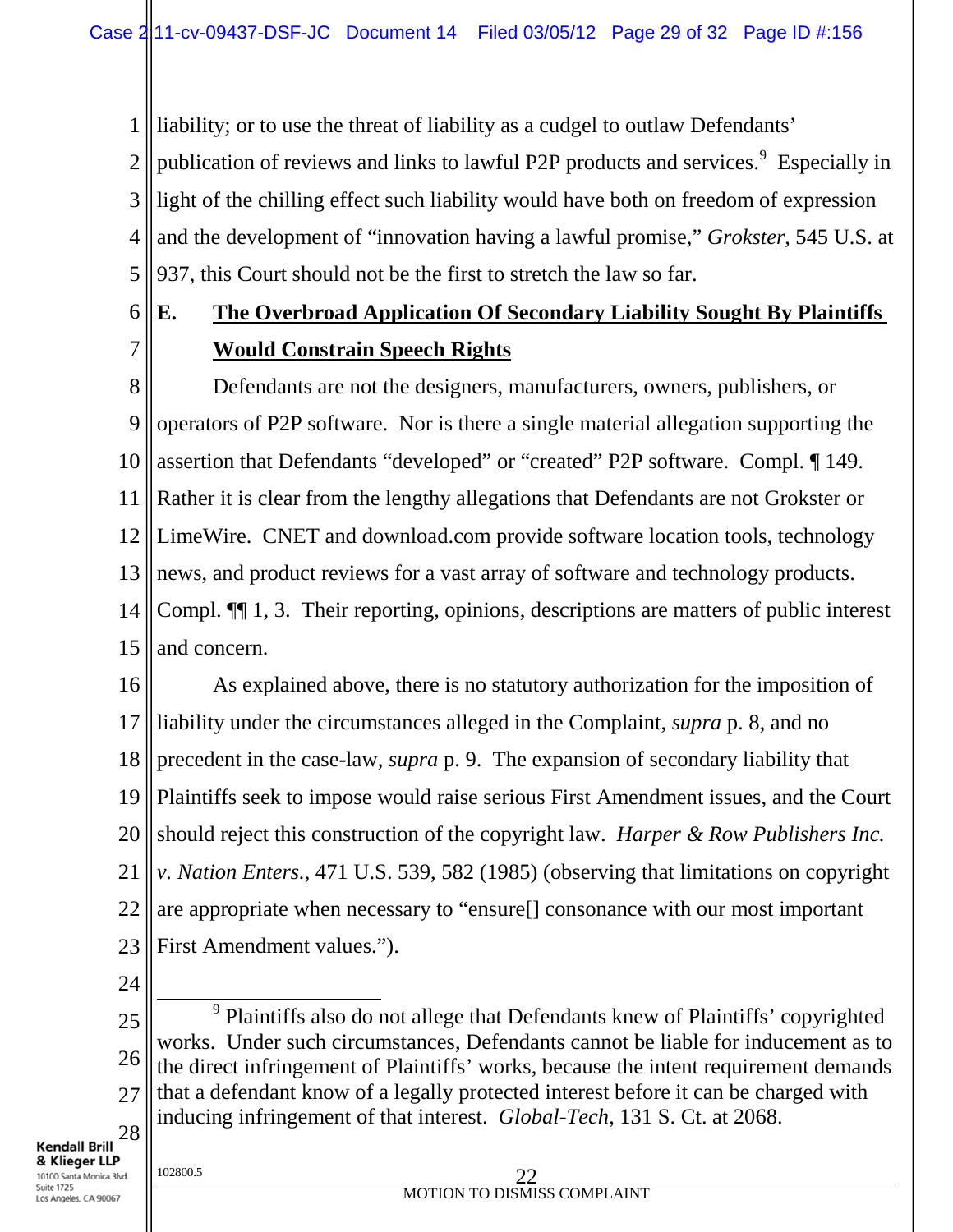1 2 3 4 5 6 7 8 9 10 11 Opinions are protected by the First Amendment. *Hurley v. Irish-Am. Gay Grp. of Boston*, 515 U.S. 557, 573 (1995) ("general rule" protecting freedom of speech applies to "expressions of value, opinion, or endorsement"; the point of this rule "is simply the point of all speech protection, which is to shield just those choices of content that in someone's eyes are misguided, or even hurtful."). This protection includes product reviews and ratings. *Compuware Corp. v. Moody's Investors Servs., Inc.*, 499 F.3d 520, 529 (6th Cir. 2007) (affirming dismissal of claims based on opinions about third-party products); *Jefferson Cnty. Sch. Dist. No. R-1 v. Moody's Investor's Servs., Inc.*, 175 F.3d 848, 856 (10th Cir. 1999) (same); *First Equity Corp. v. Standard & Poor's Corp.*, 690 F. Supp. 256, 260 (S.D.N.Y. 1988) (same).

12 13 14 15 16 17 18 19 20 21 Moreover, efforts to impose liability on a party on the grounds that its speech caused *someone else* to act unlawfully are constitutionally suspect. *See, e.g.*, *Bartnicki v. Vopper*, 532 U.S. 514, 532 (2001) (holding wire-tapping statute invalid as applied to disclosure by third party who had not directly engaged in unlawful interception; "it would be quite remarkable to hold that speech by a law-abiding possessor of information can be suppressed in order to deter conduct by a non-lawabiding third party."); *Simon & Schuster, Inc. v. Members of N.Y. State Crime Victims Bd.*, 502 U.S. 105, 116 (1991) (invalidating Son-of-Sam law, finding statute burdened speech and was not narrowly tailored, where state interests could be accomplished by punishing crime directly).

22 The liability scheme that Plaintiffs propose would abrogate the culpable intent 23 requirement imposed by the Supreme Court in *Grokster*, which in addition to protecting against "compromis[ing] legitimate commerce or discourag[ing] 24 25 innovation having a lawful promise," *Grokster*, 545 U.S. at 937, is also essential to safeguarding free speech rights in the situation, as here, where a defendant's 26 27 business and its alleged acts of inducement are speech-related. A liability doctrine that ignores the nature and "principal object" of CNET's business and instead 28 & Klieger LLP 102800.5 23 10100 Santa Monica Blvd.

**Kendall Brill** 

Suite 1725 Los Angeles, CA 90067 MOTION TO DISMISS COMPLAINT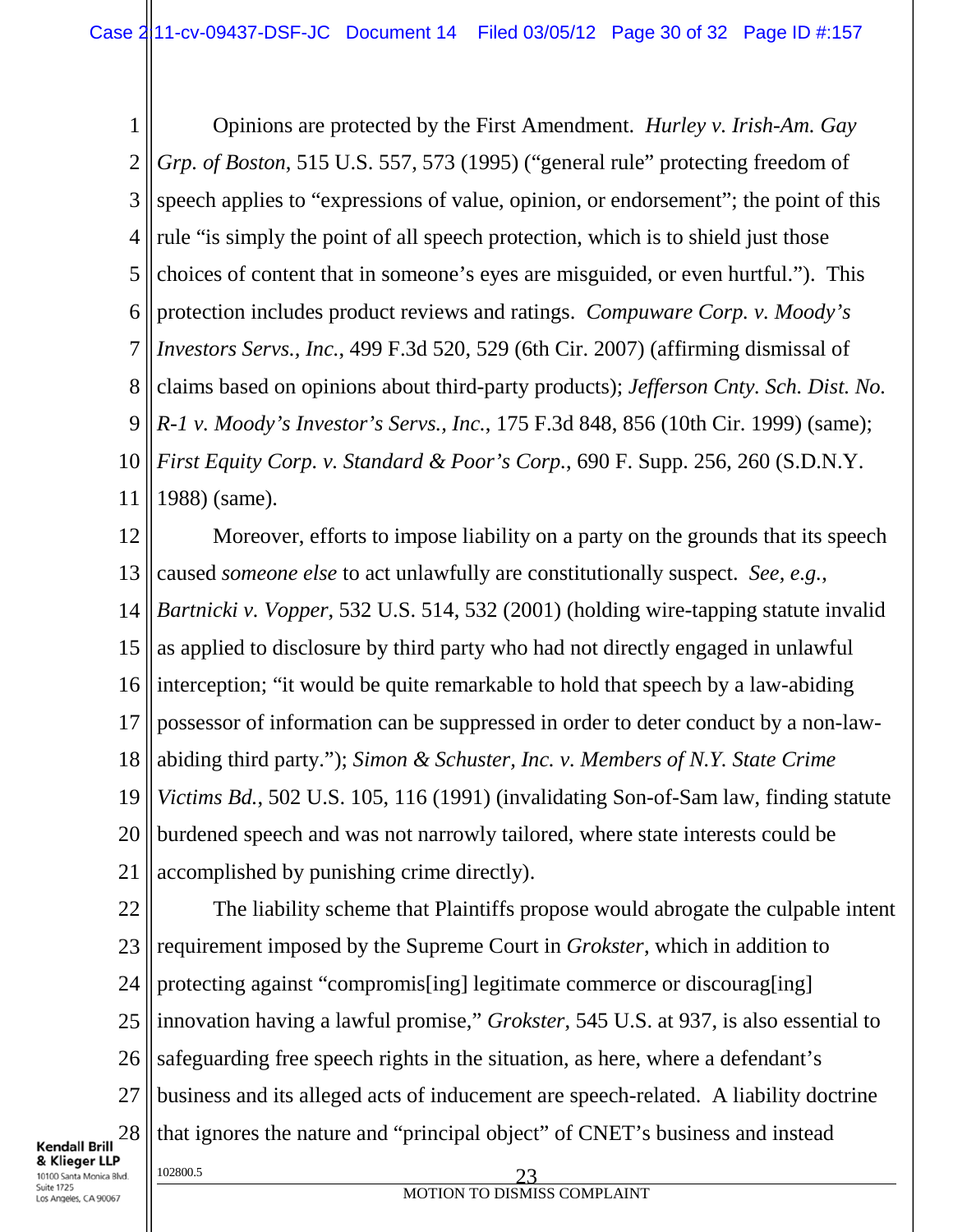1 2 3 4 5 6 7 8 9 10 11 12 13 penalizes the defendant for alleged proselytic discussion of P2P services that have both infringing and non-infringing uses knows no reasonable boundary. The Internet is a wide and varied landscape, and such judicially noticeable services as Wikipedia, Facebook, Twitter, and Google all offer commentary, evaluation, user tips and links to P2P services, all of them, save Wikipedia, supported by advertising. *See, e.g*., http://en.wikipedia.org/wiki/FrostWire; http://www.facebook.com/ Frostwirep2p; http://twitter.com/#!/frostwire; www.google.com (displaying list, links, and information upon the entry of the word "frostwire"). All of the fire-andbrimstone allegations in the Complaint could be applied to Facebook's P2P pages with little rewriting. Are these sites to be liable for secondary infringement, not because they advocated anything with respect to Plaintiffs like Doug E. Fresh, but because they facilitate the use of P2P services by providing truthful information and links to such services?

14 15 16 17 18 19 The expansion of liability that Plaintiffs propose is tantamount to letting four dozen musicians effectively shut down comprehensive, reliable information services with obvious public benefits intimately entwined with speech, and whose alleged conduct has at most a tertiary connection to some unknown persons' volitional acts of copying Plaintiffs' songs. *Sony* and *Grokster* do not authorize such liability and the restraint it would impose on CNET and other information services.

- 20
- 21

# **F. The Complaint Must Be Dismissed As To Nineteen Plaintiffs For Failure To Allege Copyright Registration**

22 23 24 25 26 27 28 102800.5 24 Nineteen of the Plaintiffs fail to allege that they have registered copyrights, which is a prerequisite to state a claim for copyright infringement. The Copyright Act provides that "no civil action for infringement of the copyright in any United States work shall be instituted until preregistration or registration of the copyright claim has been made in accordance with this title." 17 U.S.C. § 411(a). Following the Supreme Court's decision in *Reed Elsevier Inc. v. Muchnik*, \_\_ U.S. \_\_, 130 S.Ct. 1237 (2010), the Ninth Circuit treats the section 411 registration requirement